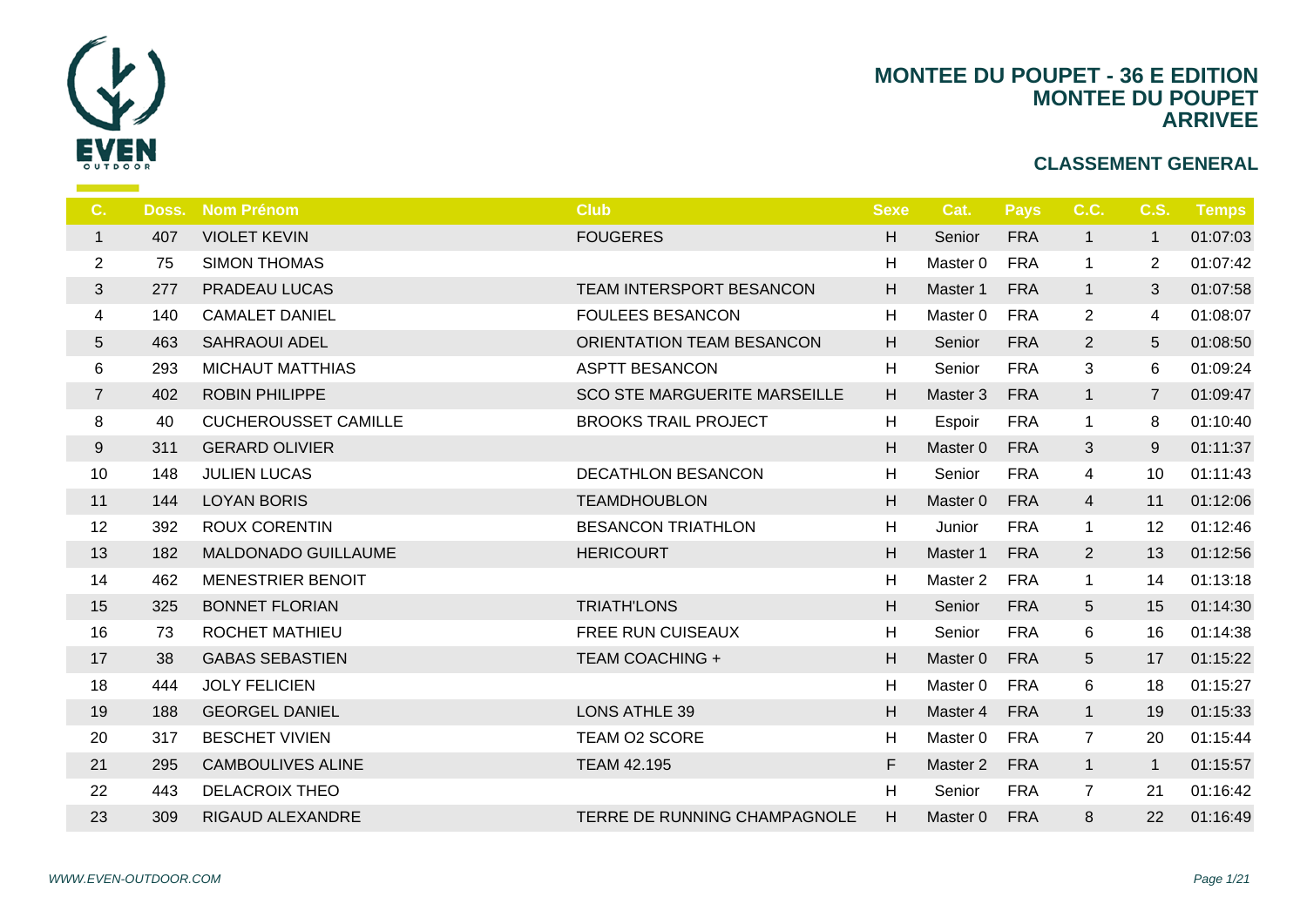

| $C_{1}$ | Doss. | <b>Nom Prénom</b>           | <b>Club</b>                     | <b>Sexe</b>               |                |
|---------|-------|-----------------------------|---------------------------------|---------------------------|----------------|
| 24      | 189   | <b>CUYNET LOIC</b>          |                                 | H                         | $S_6$          |
| 25      | 176   | JEPKOECH MUTAI NELLY        | S/L CAMN VILLEURBANNE           | F                         | Ma             |
| 26      | 234   | <b>CHOULET STEPHANE</b>     | <b>EJCA CHAMPAGNOLE</b>         | H                         | Ma             |
| 27      | 201   | <b>MUSTIERE CEDRIC</b>      | PTILU TEAM                      | H                         | Ma             |
| 28      | 219   | <b>AH-FAH GUILLAUME</b>     | <b>EJCA CHAMPAGNOLE</b>         | H                         | Ma             |
| 29      | 299   | JACQUEMARD JUDICAEL         |                                 | H                         | S <sub>6</sub> |
| 30      | 264   | ROUFFIAC CAMILLE            |                                 | H                         | Ma             |
| 31      | 290   | <b>ROCH PABLO</b>           |                                 | $\boldsymbol{\mathsf{H}}$ | Es             |
| 32      | 241   | <b>NUGUE CYRIL</b>          | <b>ECA - TEAMDHOUBLON</b>       | H                         | Ma             |
| 33      | 177   | <b>GAGEY THOMAS</b>         |                                 | H                         | Ma             |
| 34      | 31    | <b>WEINHARD JULES</b>       | <b>TEAM SIMONE</b>              | H                         | S <sub>6</sub> |
| 35      | 266   | <b>COMBET GILLES</b>        | <b>CITROEN DOLE</b>             | H                         | Ma             |
| 36      | 383   | <b>GARIN-LAUREL NICOLAS</b> |                                 | H                         | Ma             |
| 37      | 431   | <b>MICHAUD BENJAMIN</b>     |                                 | H                         | S <sub>6</sub> |
| 38      | 320   | <b>VENS ANTOINE</b>         | <b>EVEIL MENDOIS ATHLETISME</b> | H                         | $S_6$          |
| 39      | 157   | <b>MORIN ANTOINE</b>        |                                 | H                         | $S_6$          |
| 40      | 374   | <b>MARION CEDRIC</b>        | DOLE AC                         | H                         | Ma             |
| 41      | 460   | <b>JACQUET AURELIEN</b>     |                                 | H                         | $S_6$          |
| 42      | 341   | <b>COSTE TITI</b>           |                                 | H                         | Ma             |
| 43      | 273   | <b>FOLLOT ANSELME</b>       |                                 | H                         | S <sub>6</sub> |
| 44      | 61    | <b>DURANT PATRICK</b>       | <b>TOUS A BORD</b>              | H                         | Ma             |
| 45      | 425   | <b>MANGER LOIC</b>          | <b>LIGUE BFC TRIATHLON</b>      | H                         | Ma             |
|         |       |                             |                                 |                           |                |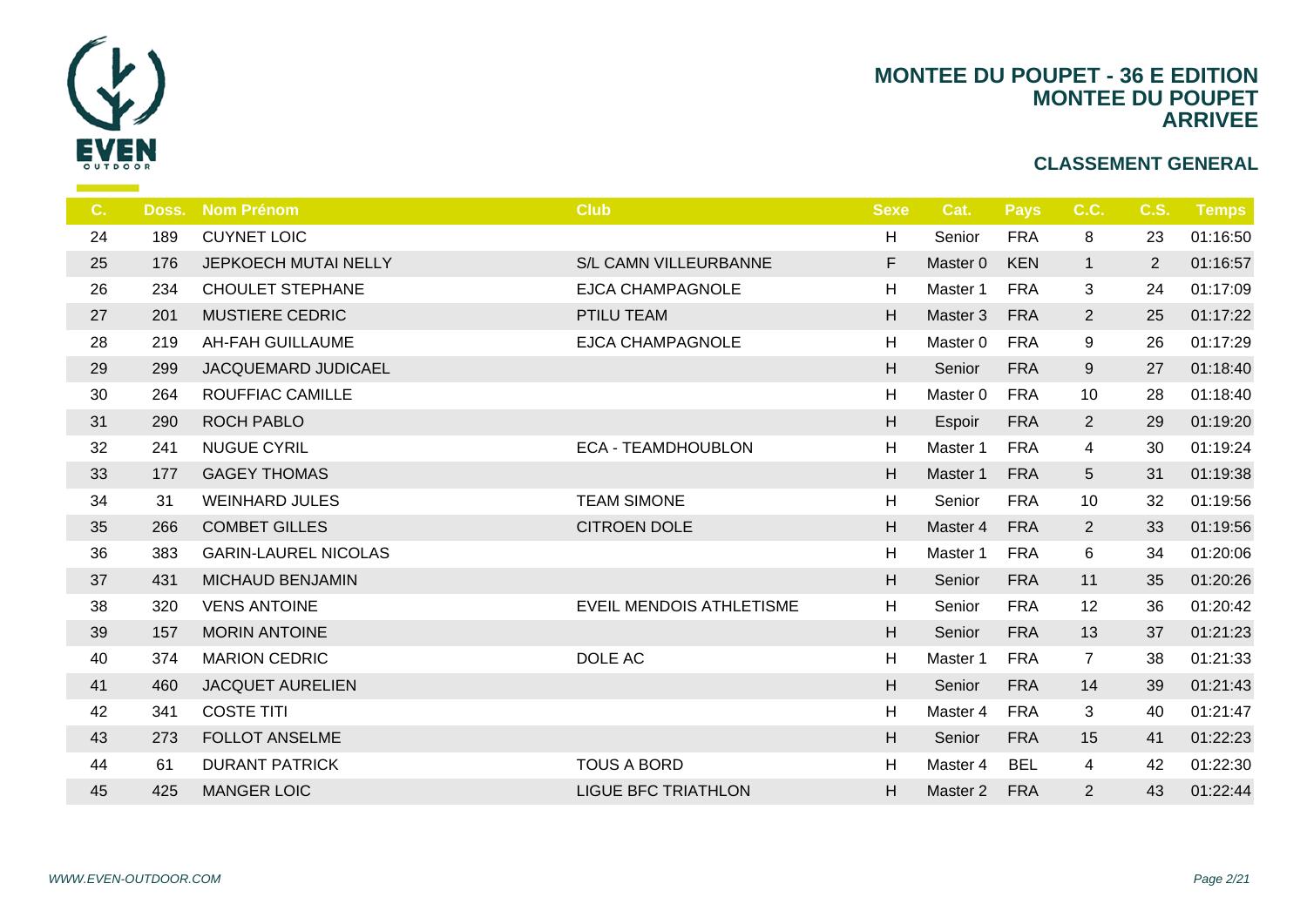

| C. | Doss. | <b>Nom Prénom</b>          | <b>Club</b>                   | <b>Sexe</b> | -C               |
|----|-------|----------------------------|-------------------------------|-------------|------------------|
| 46 | 405   | <b>FOLTZER CECILE</b>      | ORIENTATION TEAM BESANCON     | F           | S <sub>d</sub>   |
| 47 | 107   | <b>TRAPP JULIEN</b>        |                               | H           | Ma               |
| 48 | 312   | <b>GROSJEAN JEREMY</b>     | DOLE DAC                      | H           | Ma               |
| 49 | 154   | <b>VUILLEMIN CLEMENT</b>   |                               | H           | S <sub>6</sub>   |
| 50 | 210   | <b>BUEB LUDOVIC</b>        |                               | H           | Ma               |
| 51 | 249   | <b>COQUARD SIMON</b>       | <b>DSA PONTARLIER</b>         | H           | S6               |
| 52 | 250   | <b>MONNEY MAXIME</b>       |                               | H           | $S_{\mathsf{G}}$ |
| 53 | 435   | <b>CARREZ MATHILDE</b>     |                               | F.          | S <sub>6</sub>   |
| 54 | 426   | <b>BORNAND ADRIEN</b>      | LES FURETS D'EIFFAGE          | H           | S <sub>d</sub>   |
| 55 | 368   | <b>GOASDUFF YANNICK</b>    | GOASDUFFY@GMAIL.COM           | H           | Ma:              |
| 56 | 104   | <b>MARQUES VICTOR</b>      |                               | H           | Ma               |
| 57 | 445   | <b>RENOIRE HUGO</b>        |                               | H           | Ma               |
| 58 | 131   | <b>FAVEAUX THIERRY</b>     | <b>ARCH</b>                   | H           | Ma               |
| 59 | 262   | <b>HAACK STEPHANE</b>      | <b>BESANCON ATHLETIC CLUB</b> | H           | Ma:              |
| 60 | 367   | <b>JEANDENANS STEPHANE</b> | DAC DOLE                      | H           | Ma               |
| 61 | 366   | <b>COSTE LAURE</b>         | <b>ASOP</b>                   | F           | Ma:              |
| 62 | 441   | <b>BARDIN RUDY</b>         | <b>TEAMBARDIN</b>             | H           | Ma               |
| 63 | 276   | <b>JACQUEMARD ERIC</b>     | <b>LONS ATHLE39</b>           | H           | Ma               |
| 64 | 126   | <b>BULTOT CHRISTIAN</b>    | <b>ARCH</b>                   | H           | Ma               |
| 65 | 142   | <b>ISSAADI SAMY</b>        |                               | H           | S <sub>6</sub>   |
| 66 | 80    | <b>VASSEUR GUILLAUME</b>   | <b>RUNNING TEAM 21</b>        | H           | Ma               |
| 67 | 347   | <b>MOKHTAR YOUNES</b>      | <b>BESANCON ATHLETIC CLUB</b> | H.          | Mas              |
|    |       |                            |                               |             |                  |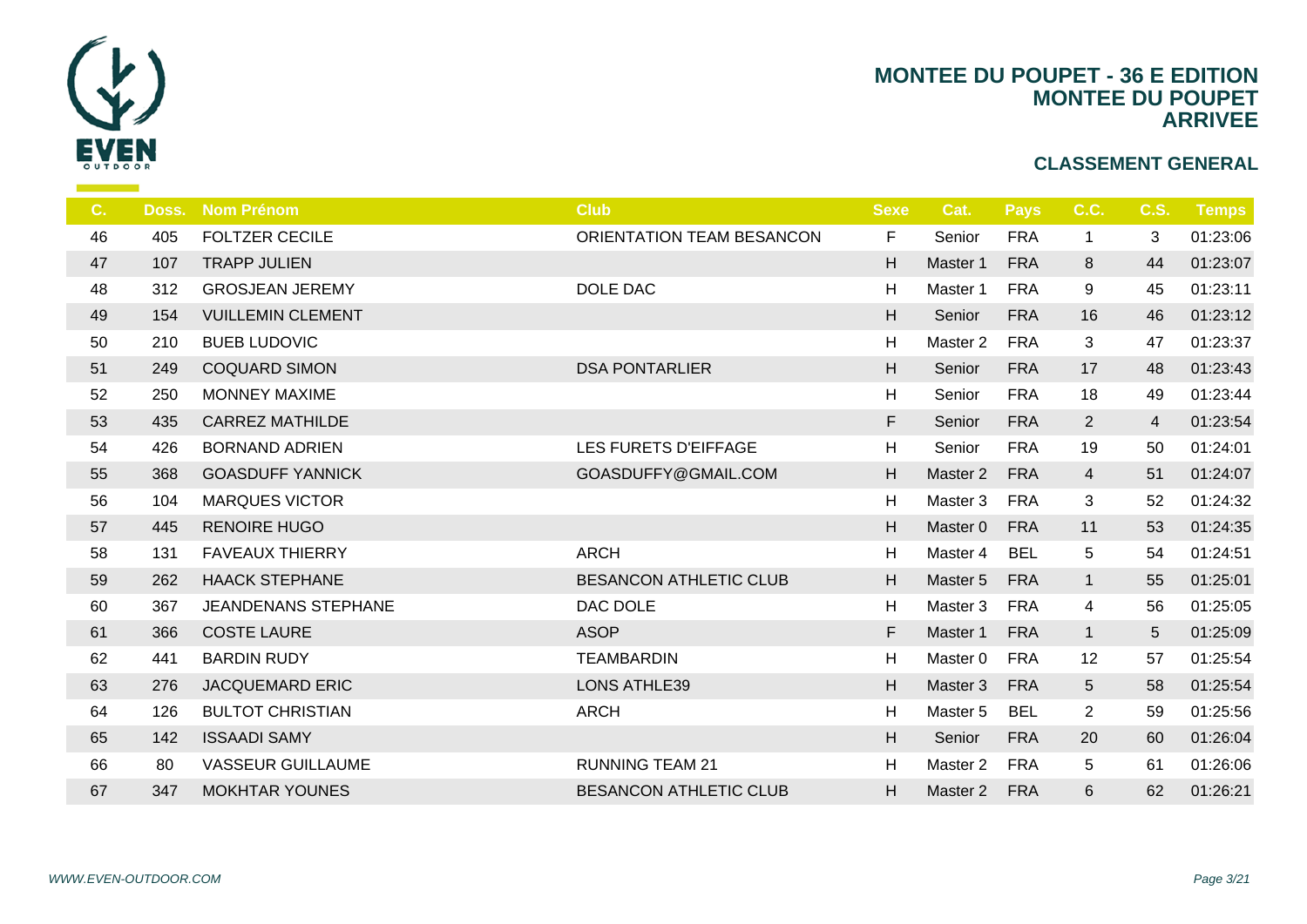

| $C_{\cdot}$ | Doss. | <b>Nom Prénom</b>          | <b>Club</b>               | <b>Sexe</b>               |                |
|-------------|-------|----------------------------|---------------------------|---------------------------|----------------|
| 68          | 21    | <b>MAILLARD EMMANUEL</b>   | CARQUEFOU AC/ SHOBI SPORT | H                         | Ma             |
| 69          | 222   | <b>ECOIFFIER ARNAUD</b>    | LES COPAINS D'ABORD       | H                         | Ma             |
| 70          | 224   | <b>JOURNET CHRISTOPHE</b>  | <b>CANI CROSS39</b>       | H                         | Ma             |
| 71          | 172   | <b>LAMBEY DOMINIQUE</b>    | <b>LONS ATHLE 39</b>      | H                         | Ma             |
| 72          | 162   | <b>BOICHARD MATHIEU</b>    |                           | H                         | Ma             |
| 73          | 285   | HUBNER DELPHINE            | <b>DSA</b>                | F                         | Ma             |
| 74          | 275   | DUBOZ JOHANN               | <b>FRI TRAIL</b>          | H                         | Ma             |
| 75          | 375   | <b>GALMICHE FREDERIC</b>   | ROUL@NSEMBLE              | H                         | Ma             |
| 76          | 115   | <b>RICHARD PIERRE</b>      | <b>ARCH</b>               | H                         | Ma             |
| 77          | 461   | <b>BAUDOT VINCENT</b>      |                           | H                         | S <sub>6</sub> |
| 78          | 239   | <b>CHAMPONNOIS LAURENT</b> |                           | H                         | Ma             |
| 79          | 447   | <b>GALOO LAURENT</b>       |                           | H                         | Ma             |
| 80          | 72    | <b>CORNU AURELIEN</b>      | <b>LONS ATHLE 39</b>      | H                         | S6             |
| 81          | 25    | <b>BENOIT ANTOINE</b>      |                           | $\boldsymbol{\mathsf{H}}$ | S <sub>6</sub> |
| 82          | 389   | RATIVEAU BRUNO             | CROCO                     | H                         | Ma             |
| 83          | 314   | <b>CASTELLA QUENTIN</b>    |                           | H                         | Es             |
| 84          | 369   | <b>CUENOT ESTELLE</b>      |                           | F.                        | S <sub>6</sub> |
| 85          | 74    | <b>MENDES CARLOS</b>       |                           | $\boldsymbol{\mathsf{H}}$ | Ma             |
| 86          | 178   | <b>ARRAGON ERIC</b>        | LONSATHLE39               | H                         | Ma             |
| 87          | 147   | <b>JOLY MICHEL</b>         | <b>PASS RUNNING</b>       | H                         | Ma             |
| 88          | 30    | <b>FIGUEREO QUENTIN</b>    |                           | H                         | S6             |
| 89          | 98    | LE GALL FRANCK             |                           | H                         | Ma             |
|             |       |                            |                           |                           |                |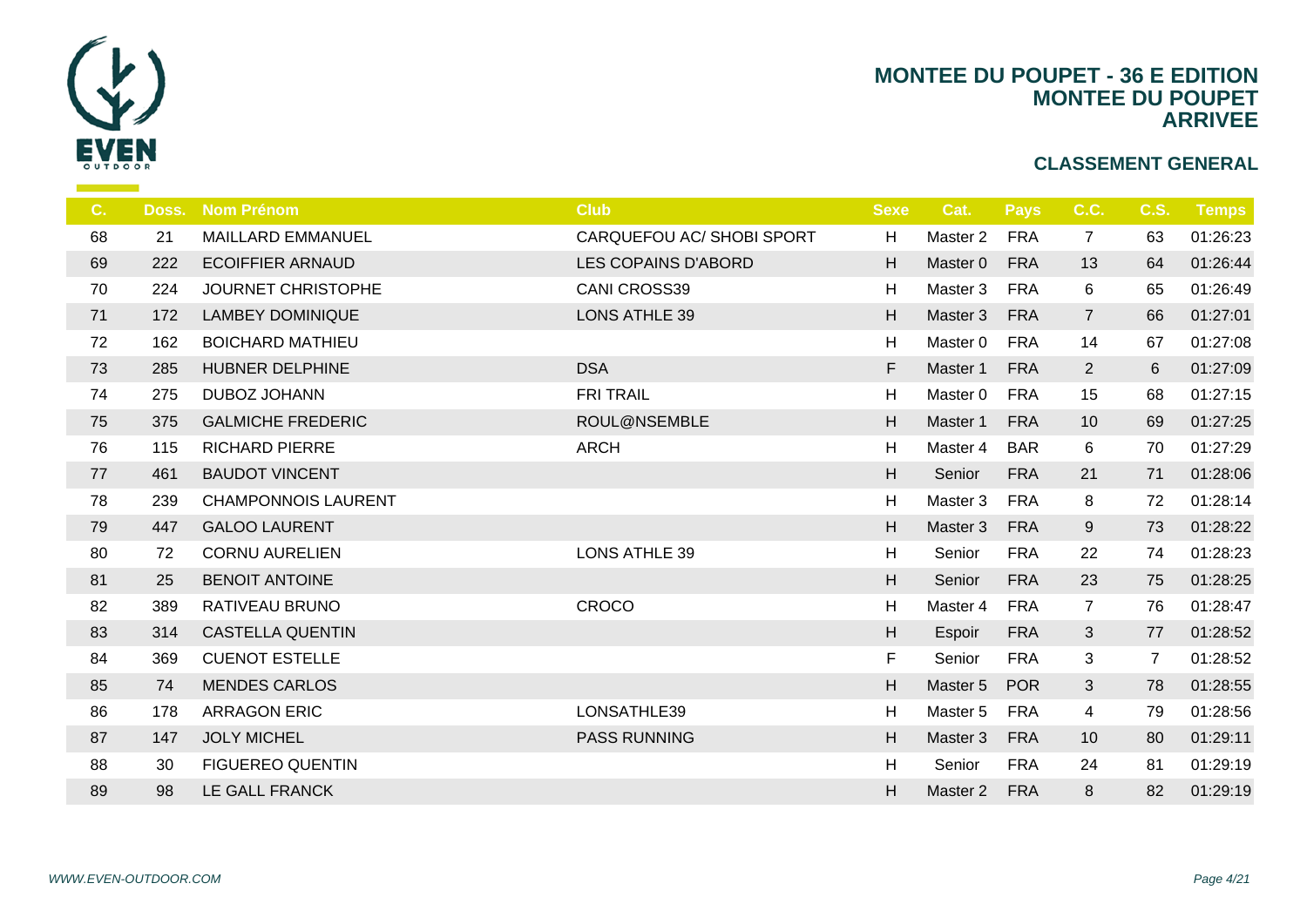

| C.  | Doss. | <b>Nom Prénom</b>         | <b>Club</b>                | <b>Sexe</b>               |                |
|-----|-------|---------------------------|----------------------------|---------------------------|----------------|
| 90  | 220   | <b>GRANDVOINNET ALAIN</b> |                            | H                         | Ma             |
| 91  | 322   | <b>MATHIEU EMMANUEL</b>   | ASTBESANCON                | H                         | Ma             |
| 92  | 387   | PIQUE VINCENT             |                            | H                         | Ma             |
| 93  | 373   | <b>GARDET FABRICE</b>     |                            | H                         | Ma             |
| 94  | 451   | POUX JUDICAEL             |                            | H                         | Ma             |
| 95  | 352   | <b>GILMAS LEO</b>         | ENTENTE ATHLE NORD MAYENNE | $\boldsymbol{\mathsf{H}}$ | Es             |
| 96  | 92    | CHARLES-DEFRANCE NICOLAS  |                            | H                         | Ma             |
| 97  | 336   | <b>GLORIOD GABIN</b>      |                            | H                         | S <sub>6</sub> |
| 98  | 124   | <b>DUSSEIN YVES</b>       | <b>ARCH</b>                | H                         | Ma             |
| 99  | 54    | <b>TONNAIRE HERVE</b>     | <b>USAM TOULON</b>         | H                         | Ma             |
| 100 | 421   | <b>DREZET FLORIMOND</b>   |                            | H                         | $S_{\epsilon}$ |
| 101 | 36    | <b>DROUOT VINCENT</b>     |                            | $\boldsymbol{\mathsf{H}}$ | S <sub>6</sub> |
| 102 | 408   | <b>BRAUD JEAN-MARC</b>    | LES LACETS DU LIZON        | H                         | Ma             |
| 103 | 394   | <b>VALFREY GILLES</b>     | <b>YDES ATHLETIC CLUB</b>  | H                         | Ma             |
| 104 | 122   | <b>LOUIS VINCENT</b>      | <b>ARCH</b>                | H                         | Ma             |
| 105 | 183   | <b>JULIEN ANTOINE</b>     |                            | H                         | S <sub>6</sub> |
| 106 | 459   | <b>GASNER ROMAIN</b>      |                            | H                         | $S_6$          |
| 107 | 422   | <b>DREZET PHILIPPE</b>    |                            | H                         | Ma             |
| 108 | 292   | <b>MAIROT VINCENT</b>     | THEAM TRAQUENARD 25        | $\boldsymbol{\mathsf{H}}$ | S6             |
| 109 | 209   | <b>LONGIN ANTOINE</b>     |                            | H                         | Ma             |
| 110 | 121   | <b>RICHARD ANDRE</b>      | <b>ARCH</b>                | H                         | Ma             |
| 111 | 244   | <b>FEZARD JULIEN</b>      | <b>LA CIBLE</b>            | H                         | Ma             |
|     |       |                           |                            |                           |                |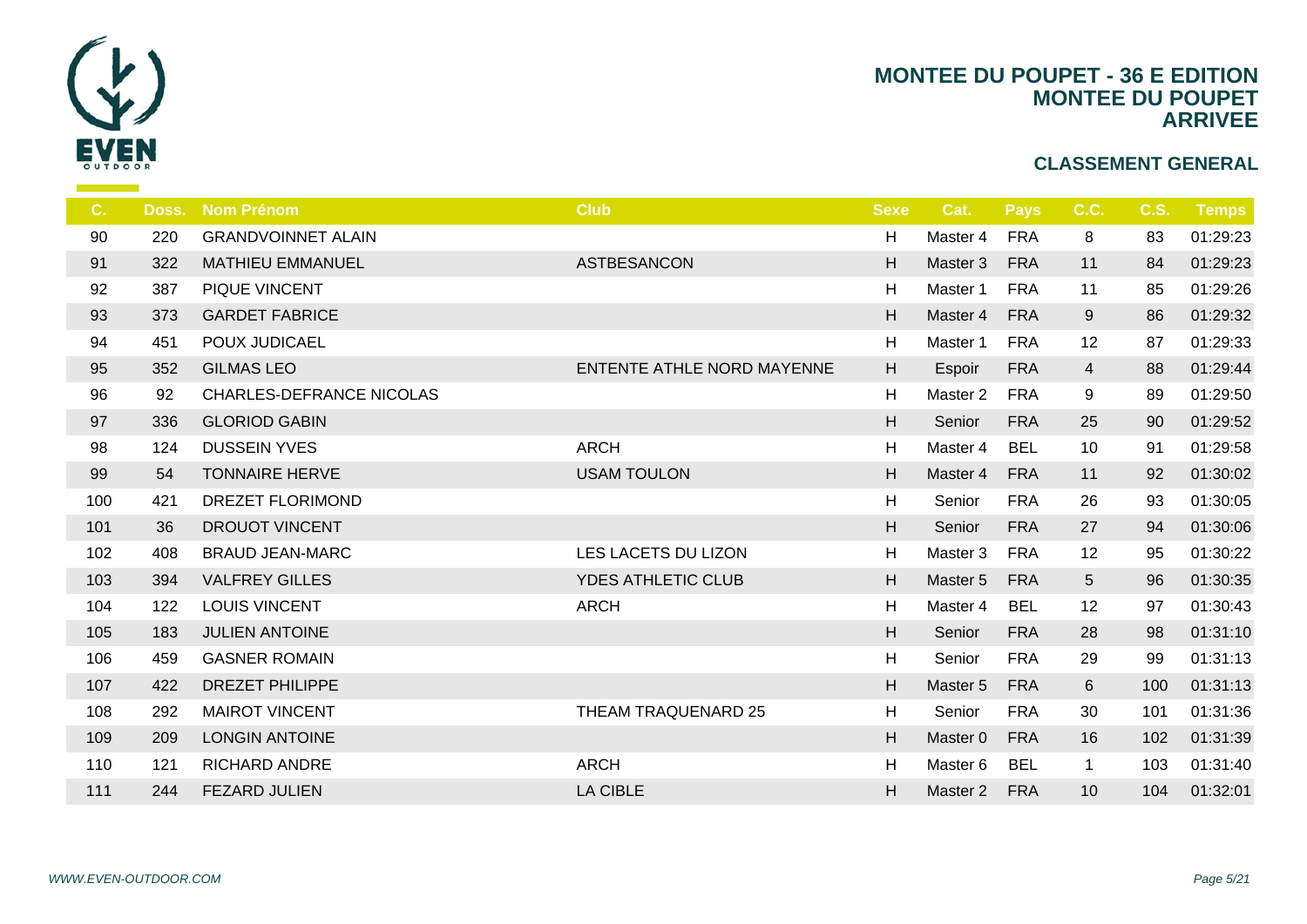

| C.  | Doss. | <b>Nom Prénom</b>         | <b>Club</b>               | <b>Sexe</b>               |                |
|-----|-------|---------------------------|---------------------------|---------------------------|----------------|
| 112 | 85    | PROST MARIE-CHRISTINE     | <b>LONS ATHLE 39</b>      | F                         | Ma             |
| 113 | 321   | <b>ARRAGON REMI</b>       |                           | H                         | Ma             |
| 114 | 453   | CHAPEAU JEAN              |                           | H                         | S <sub>6</sub> |
| 115 | 251   | <b>ESCOFFIER ERIC</b>     | <b>ROUGEMONT LOISIRS</b>  | H                         | Ma             |
| 116 | 324   | <b>GIBAUD JEAN-EMILE</b>  |                           | H                         | S6             |
| 117 | 55    | <b>SUTTY JEROME</b>       | <b>TUVB</b>               | H                         | Ma             |
| 118 | 331   | <b>COURVOISIER JULIEN</b> |                           | H                         | Ma             |
| 119 | 125   | <b>FIASSE THIBAULT</b>    | <b>ARCH</b>               | H.                        | Ma             |
| 120 | 259   | <b>GREAUME FLORIAN</b>    |                           | H                         | S6             |
| 121 | 39    | <b>MUSSILLON BENJAMIN</b> | <b>SC ABBAYE</b>          | H.                        | Es             |
| 122 | 43    | PUFFENEY HUGO             |                           | H                         | S <sub>6</sub> |
| 123 | 221   | DE LEON MICHEL            |                           | H                         | Ma             |
| 124 | 197   | ROUSSILLON PIERRE         | <b>MEHAUT</b>             | H                         | Ma             |
| 125 | 102   | <b>CASSARD JOHAN</b>      |                           | $\boldsymbol{\mathsf{H}}$ | S <sub>6</sub> |
| 126 | 156   | <b>DUGOIS CEDRIC</b>      |                           | H                         | S6             |
| 127 | 89    | <b>GUILLET FRANCK</b>     | LES CHAUFFES LA SEMELLE   | H                         | Ma             |
| 128 | 281   | <b>MICHAUD LAURENT</b>    | <b>DAC</b>                | H                         | Ma             |
| 129 | 404   | <b>DANGON TEO</b>         |                           | H                         | Es             |
| 130 | 186   | <b>REVERCHON DAVID</b>    |                           | H                         | Ma             |
| 131 | 97    | <b>VEURIOT PIERRE</b>     |                           | H                         | S <sub>6</sub> |
| 132 | 396   | <b>GARRET SAMUEL</b>      |                           | H                         | Ma             |
| 133 | 60    | <b>SCHALKWIJK BENOIT</b>  | <b>FLEURUS ATHLETISME</b> | H.                        | Ma             |
|     |       |                           |                           |                           |                |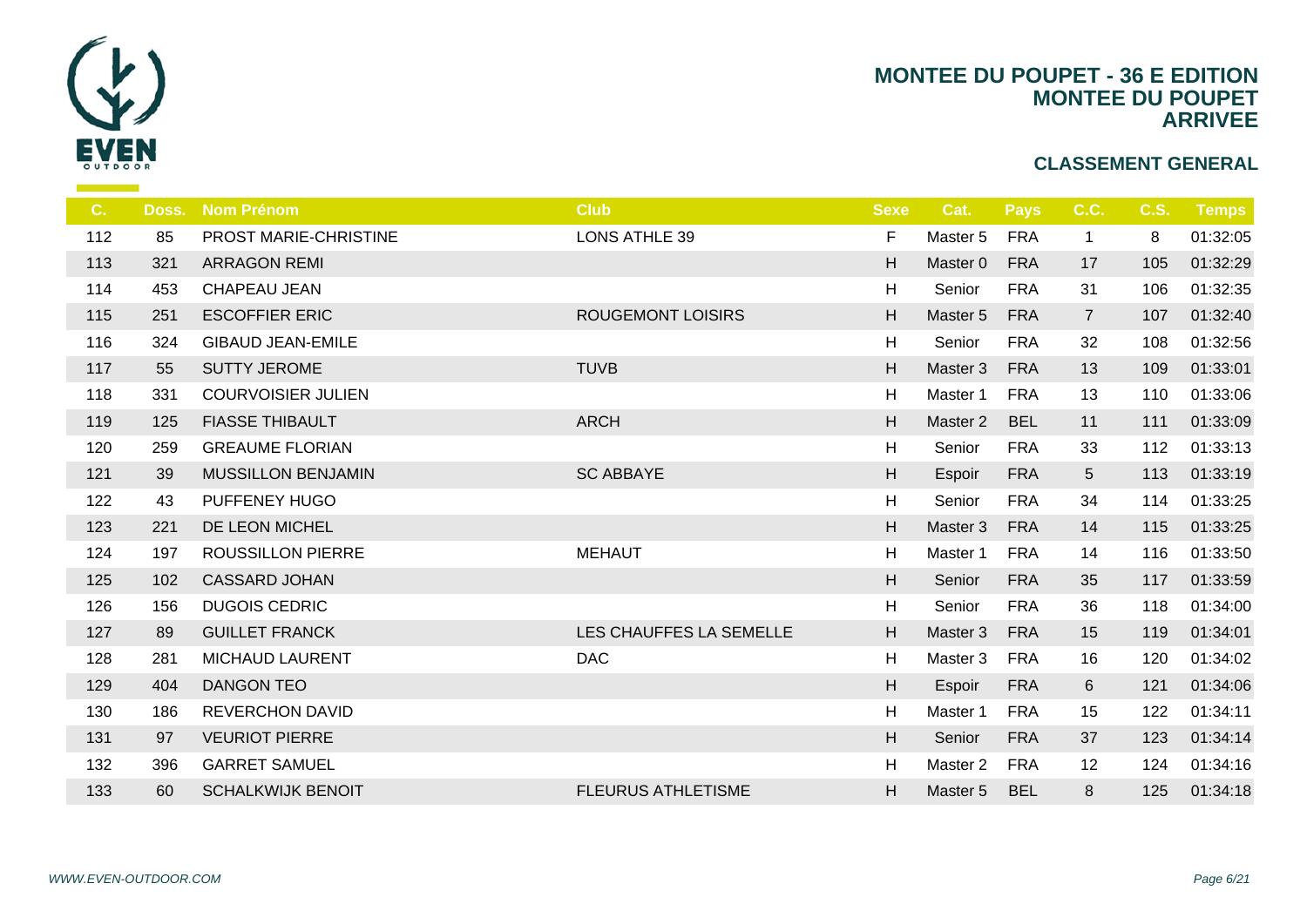

| C.  | Doss. | <b>Nom Prénom</b>         | <b>Club</b>                      | <b>Sexe</b> |                |
|-----|-------|---------------------------|----------------------------------|-------------|----------------|
| 134 | 82    | <b>BENOIT ARNAUD</b>      |                                  | H           | Ma             |
| 135 | 52    | <b>KENNAUGH TIMOTHY</b>   | <b>MASSILIA BASTARDS</b>         | H           | Ma             |
| 136 | 132   | <b>LARDAN ALBERT</b>      | <b>ASTB</b>                      | H           | Ma             |
| 137 | 414   | <b>CARREZ FANNY</b>       |                                  | F           | S <sub>6</sub> |
| 138 | 436   | PIETTRE ALEXIS            | <b>DAC</b>                       | H           | Ma             |
| 139 | 433   | <b>VIENNET TOM</b>        |                                  | H           | S <sub>6</sub> |
| 140 | 377   | <b>BUTAVANT MATTHIEU</b>  | <b>DAC</b>                       | H           | Ma             |
| 141 | 448   | <b>LLOMPAST AURELIEN</b>  |                                  | H           | Es             |
| 142 | 428   | <b>COMPARET FRANCOIS</b>  | <b>LOUHANS ATHLETIC CLUB</b>     | H           | Ma             |
| 143 | 70    | <b>GUIDICI GILLES</b>     | <b>LONS ATHLE 39</b>             | H           | Ma             |
| 144 | 242   | <b>AMELINE FREDERIC</b>   | <b>TEAM COATCHING +</b>          | H           | Ma             |
| 145 | 184   | <b>GIROD LUCAS</b>        |                                  | H           | S <sub>6</sub> |
| 146 | 71    | <b>DARBON CHRISTINE</b>   | <b>LONS ATHLE 39</b>             | F.          | Ma             |
| 147 | 76    | <b>BRACONNIER THOMAS</b>  | LES CHAUFFES LA SEMELLE          | H.          | S <sub>6</sub> |
| 148 | 58    | <b>LAVIER ANTOINE</b>     | <b>BOURG EN BRESSE TRIATHLON</b> | H.          | S <sub>6</sub> |
| 149 | 382   | <b>MEUNIER CYRIL</b>      |                                  | H           | Ma             |
| 150 | 93    | <b>MESNIER CEDRIC</b>     |                                  | H           | Ma             |
| 151 | 303   | <b>VILLANCHER MICHAEL</b> |                                  | H.          | S <sub>6</sub> |
| 152 | 233   | <b>TOUILLER JEROME</b>    | <b>LONS ATHLE 39</b>             | H           | Ma             |
| 153 | 427   | <b>ROBBE ARTHUR</b>       |                                  | H           | Ju             |
| 154 | 296   | <b>FEMENIAS LAURENT</b>   |                                  | H           | Ma             |
| 155 | 345   | <b>GILMAS RAPHAEL</b>     | S/L CA EVRON EANM                | H           | Ma             |
|     |       |                           |                                  |             |                |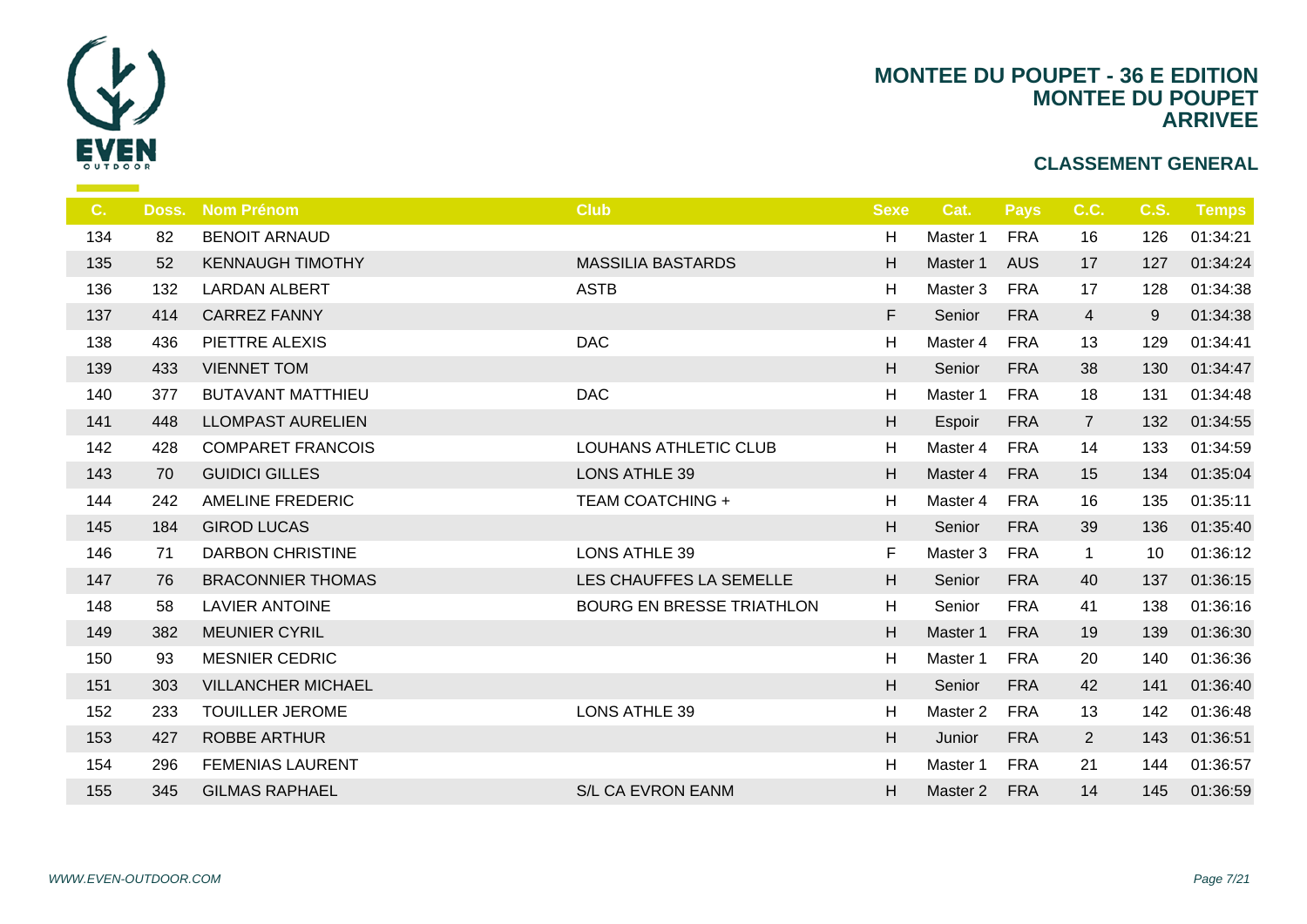

| C.  | Doss. | <b>Nom Prénom</b>          | <b>Club</b>                     | <b>Sexe</b> |                |
|-----|-------|----------------------------|---------------------------------|-------------|----------------|
| 156 | 96    | <b>BOUHELIER MICKAEL</b>   | JE BOIS MAIS JE SUIS DEVANT TOI | H           | Ma             |
| 157 | 386   | <b>ROBELIN PIERRE</b>      | <b>TEAM COACHING +</b>          | H.          | Ma             |
| 158 | 464   | <b>DERRUST LOUIS</b>       |                                 | H           | Es             |
| 159 | 168   | <b>BRASLERET FABRICE</b>   |                                 | H.          | Ma             |
| 160 | 34    | <b>FERY CHRISTOPHE</b>     |                                 | H           | Ma             |
| 161 | 17    | <b>FLEURY EDOUARD</b>      |                                 | H           | Ma             |
| 162 | 78    | <b>MARIJNISSEN ROELAND</b> | <b>NAC BREDA</b>                | H           | Ma             |
| 163 | 466   | <b>OUSSET YANN</b>         |                                 | H           | S <sub>6</sub> |
| 164 | 355   | <b>DUBREZ DAMIEN</b>       | <b>KEEP FORM</b>                | H           | Ma             |
| 165 | 419   | <b>CAILLER JEROME</b>      | TETE D'OR RUNNERS               | H           | S6             |
| 166 | 289   | <b>LUCAS VALERIE</b>       | <b>EVEIL MENDOIS ATHLETISME</b> | F.          | Ma             |
| 167 | 66    | <b>GIRARD WILLIAM</b>      | <b>ASC BALAN</b>                | H           | Es             |
| 168 | 215   | <b>BAILLY NOEL</b>         | <b>ALL JURA TRAIL</b>           | H           | Ma             |
| 169 | 269   | <b>LAMBERT TANGUY</b>      |                                 | H           | S <sub>6</sub> |
| 170 | 356   | <b>BOUJON BRUNO</b>        | <b>CAC 39</b>                   | H           | Ma             |
| 171 | 14    | POMMEY DIDIER              | <b>ECA</b>                      | H.          | Ma             |
| 172 | 69    | <b>GUIDICI ISABELLE</b>    | <b>LONS ATHLE 39</b>            | F           | Ma             |
| 173 | 446   | <b>HENRIET NICOLAS</b>     |                                 | H           | S <sub>6</sub> |
| 174 | 306   | <b>FAHR ALAIN</b>          |                                 | H           | Ma             |
| 175 | 155   | <b>BREDARD SEBASTIEN</b>   | <b>TEAM FORREST</b>             | H           | Ma             |
| 176 | 247   | <b>BOUTRY CHRISTOPHE</b>   |                                 | H           | Ma             |
| 177 | 65    | <b>CORDIER THIERRY</b>     | <b>DAC</b>                      | H           | Ma             |
|     |       |                            |                                 |             |                |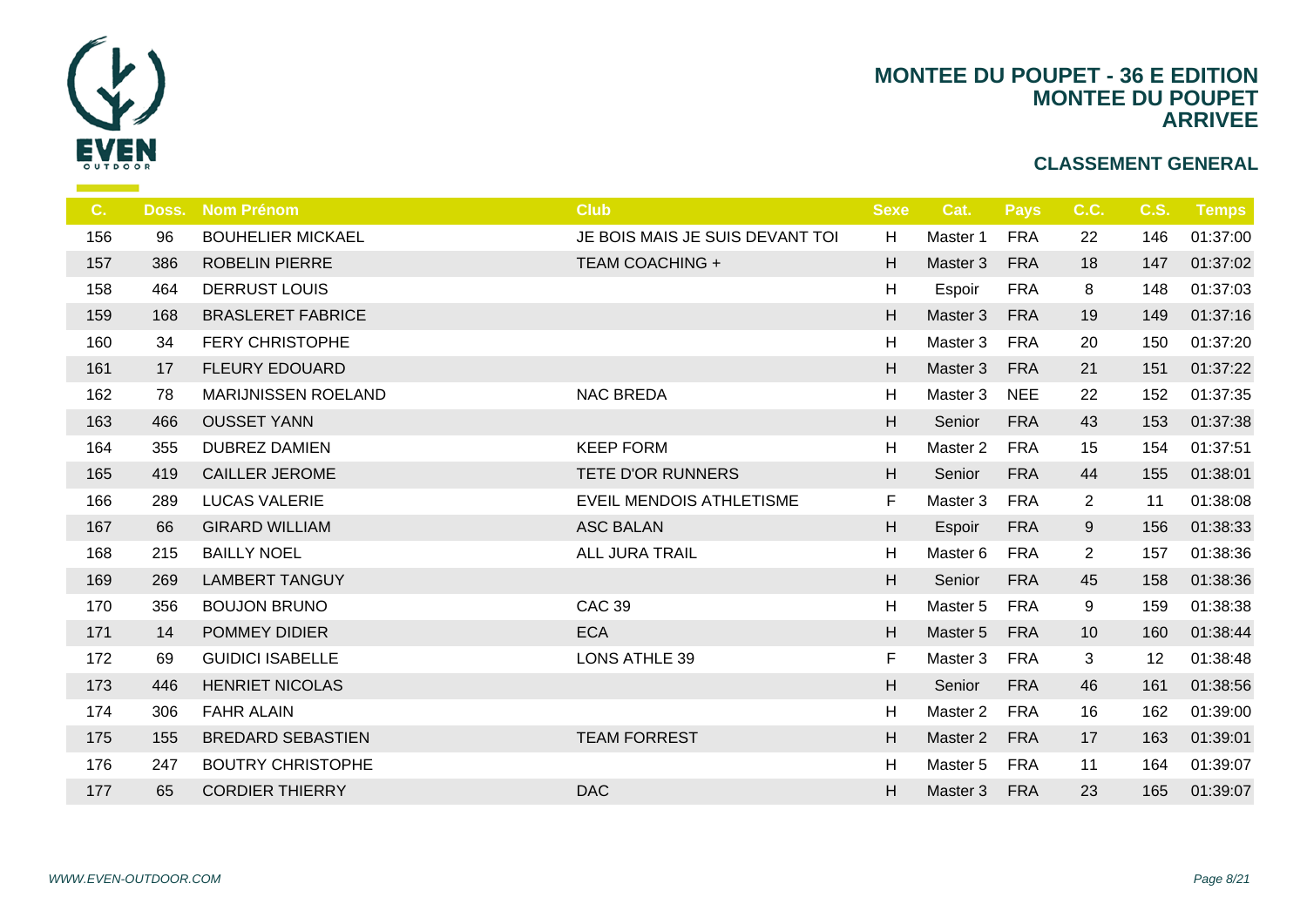

| C <sub>1</sub> | Doss. | <b>Nom Prénom</b>        | <b>Club</b>                 | <b>Sexe</b> |                |
|----------------|-------|--------------------------|-----------------------------|-------------|----------------|
| 178            | 272   | <b>CHAMBADE STEPHANE</b> |                             | H           | Ma             |
| 179            | 257   | <b>IBRE YOHAN</b>        |                             | H           | Ma             |
| 180            | 278   | <b>ROUSSELIN DAVID</b>   |                             | H           | Ma             |
| 181            | 170   | <b>JULIEN RAPHAEL</b>    | <b>LONS ATHLE 39</b>        | H           | Ma             |
| 182            | 291   | <b>VOISIN GERARD</b>     | PELOUSEY COURT TOUT DOUBS   | H           | Ma             |
| 183            | 229   | <b>SASSARD ELODIE</b>    | PELOUSEY COURT TOUT DOUBS   | F.          | S <sub>6</sub> |
| 184            | 252   | <b>MIGNOT JEROME</b>     | <b>MARKET PERRIGNY</b>      | H           | Ma             |
| 185            | 41    | POLLET ANNE              |                             | F           | S <sub>6</sub> |
| 186            | 214   | <b>GROSLAMBERT LOIC</b>  |                             | H           | Ma             |
| 187            | 467   | <b>COUCHIE CHARLES</b>   |                             | H           | S <sub>6</sub> |
| 188            | 171   | <b>HUMBERT CHRISTIAN</b> | DOLE ATHLETIQUE CLUB        | H           | Ma             |
| 189            | 260   | <b>BILLY AUDREY</b>      | AJ AUXERRE SECTION MARATHON | F.          | S <sub>6</sub> |
| 190            | 79    | <b>BOISSARD JEROME</b>   |                             | H           | Ma             |
| 191            | 395   | <b>LACROIX YVAN</b>      |                             | H           | Ma             |
| 192            | 3     | <b>MARTIN VINCENT</b>    |                             | H           | Ma             |
| 193            | 351   | <b>CHANOIS ERIC</b>      |                             | H           | Ma             |
| 194            | 198   | <b>MICHAUX DAVID</b>     | 1000 PATTES MACON           | H           | Ma             |
| 195            | 158   | <b>FRANCON ERIC</b>      | 1000PATTESMACON             | H           | Ma             |
| 196            | 440   | <b>BOUAMRA STEEVE</b>    |                             | H           | Ma             |
| 197            | 33    | <b>CHAPUIS DOMINIQUE</b> | AV3S                        | H           | Ma             |
| 198            | 68    | <b>CHANTELOUP SOPHIE</b> |                             | F.          | Ma             |
| 199            | 67    | <b>LORBER THIERRY</b>    |                             | H.          | Ma             |
|                |       |                          |                             |             |                |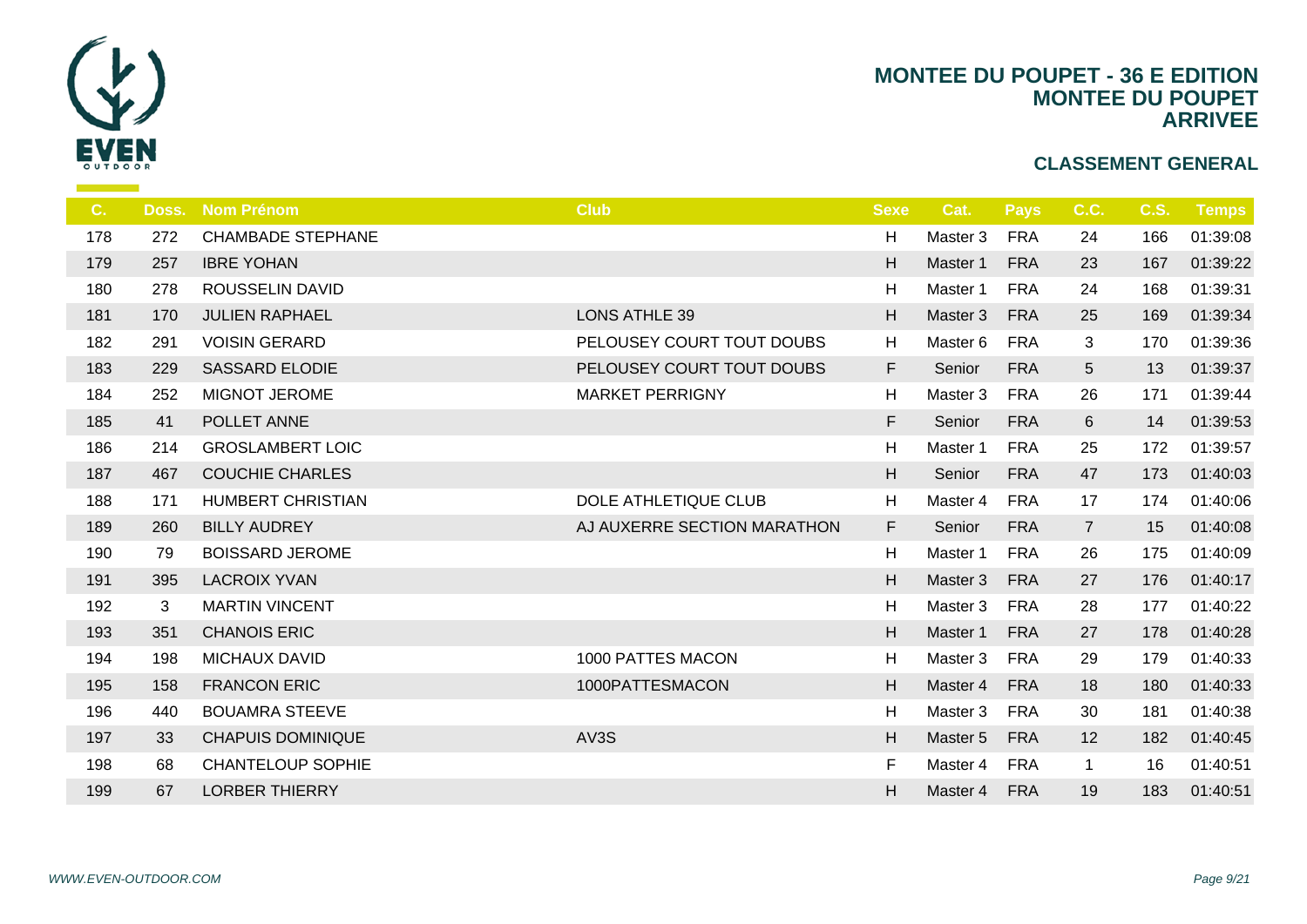

| $C_{\cdot}$ | Doss. | <b>Nom Prénom</b>             | <b>Club</b>                 | <b>Sexe</b> |                |
|-------------|-------|-------------------------------|-----------------------------|-------------|----------------|
| 200         | 150   | <b>BOULET JEAN CHRISTOPHE</b> | SEMUR ATHLETISME AVENTURE   | H           | Ma             |
| 201         | 253   | POUX-BERTHE MICKAEL           |                             | H           | Ma             |
| 202         | 330   | <b>AUBERT JEAN PIERRE</b>     |                             | H           | Ma             |
| 203         | 181   | <b>GUINCHARD JEREMY</b>       |                             | H           | Ma             |
| 204         | 378   | <b>BUTAVANT AGNES</b>         | <b>DAC</b>                  | F           | Ma             |
| 205         | 185   | <b>GIROD MAXENCE</b>          |                             | H           | Es             |
| 206         | 123   | <b>HANSSEN BABETTE</b>        | <b>ARCH</b>                 | F.          | Ma             |
| 207         | 56    | <b>RIOTTE PHILIPPE</b>        |                             | H           | Ma             |
| 208         | 51    | <b>LAMY PIERRE</b>            | <b>COLMAR MARATHON CLUB</b> | H           | Ma             |
| 209         | 149   | <b>JEANNIN AMANDINE</b>       |                             | F           | S <sub>6</sub> |
| 210         | 313   | <b>GUYAT VALENTIN</b>         |                             | H           | $S_6$          |
| 211         | 439   | <b>BAUD OLIVIER</b>           | <b>TAMALOU</b>              | H           | Ma             |
| 212         | 106   | ROTA-GRAZIOSI LISA            |                             | F           | Ma             |
| 213         | 10    | <b>BOUDALI YOUNES</b>         |                             | H           | Ma             |
| 214         | 452   | <b>GIRARD CLAUDE</b>          | PEDALE FALLETANAISE         | H           | Ma             |
| 215         | 364   | <b>CORNU LAURENT</b>          | <b>FC AIGLEPIERRE</b>       | H           | Ma             |
| 216         | 270   | <b>CORNU SYLVAIN</b>          |                             | H           | S <sub>6</sub> |
| 217         | 163   | <b>MORIN FRANCK</b>           |                             | H           | Ma             |
| 218         | 159   | <b>BILLARD MARC</b>           | <b>ASPTT AUXERRE</b>        | H           | Ma             |
| 219         | 94    | RAVEAU ALAIN                  |                             | H           | Ma             |
| 220         | 86    | RAVEAU MARC                   |                             | H           | Ma             |
| 221         | 88    | <b>RAVEAU PATRICK</b>         |                             | H.          | Ma             |
|             |       |                               |                             |             |                |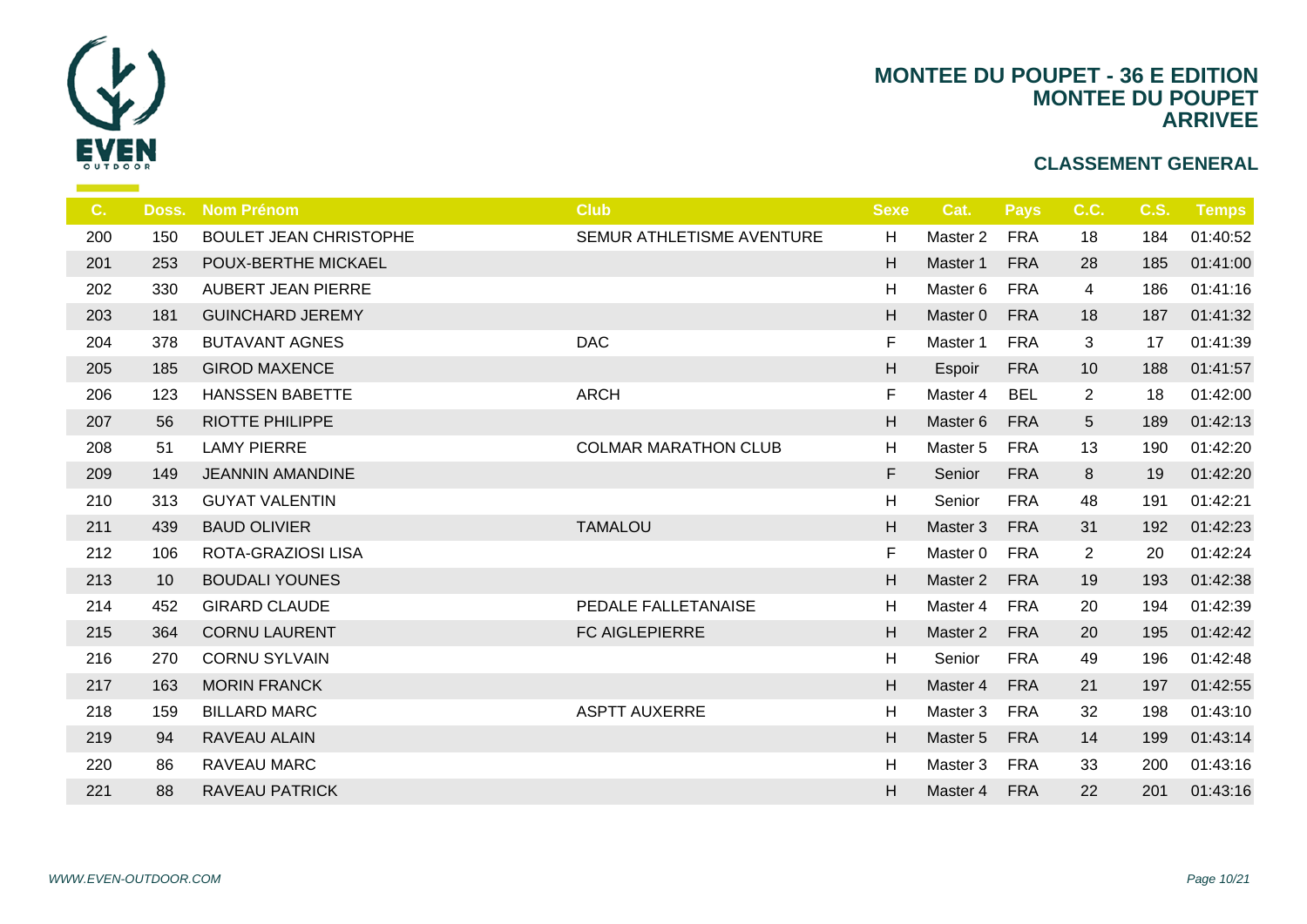

| C.  | Doss. | <b>Nom Prénom</b>           | <b>Club</b>                    | <b>Sexe</b> |    |
|-----|-------|-----------------------------|--------------------------------|-------------|----|
| 222 | 328   | <b>GAVAT NOLAN</b>          |                                | H           | Ju |
| 223 | 77    | <b>RELANGE BENJAMIN</b>     |                                | H           | Ma |
| 224 | 151   | THOMAS JEAN MARC            |                                | H           | Ma |
| 225 | 108   | <b>CONSCIENCE ALAIN</b>     |                                | H           | Ma |
| 226 | 192   | <b>CHAUVIN CEDRIC</b>       |                                | H           | Ma |
| 227 | 438   | THIBERT CHRISTOPHE          | <b>GRAND CHALON ATHLETISME</b> | H           | Ma |
| 228 | 358   | <b>VIENNET FREDERIC</b>     | DOLE AC                        | H           | Ma |
| 229 | 416   | <b>BOISSON JEROME</b>       |                                | H           | Ma |
| 230 | 401   | <b>BOURGEOIS JEAN-MARIE</b> | <b>TEAM LA GAUDINE</b>         | H           | Ma |
| 231 | 203   | <b>CIDDA JEREMIE</b>        | <b>CAC 39</b>                  | H           | Ma |
| 232 | 342   | <b>COSTE BENEDICTE</b>      | <b>DSA PONTARLIER LOISIR</b>   | F.          | Ma |
| 233 | 235   | PIETRAS DIDIER              | TIP TOP LA FORME               | H           | Ma |
| 234 | 302   | <b>MICHAUT LAURENT</b>      | <b>SNB CANOE</b>               | H           | Ma |
| 235 | 138   | <b>MARTINS JOHAN</b>        |                                | H           | Ma |
| 236 | 301   | <b>BOURCET JOEL</b>         |                                | H           | Ma |
| 237 | 240   | <b>HUGO GUILLAUME</b>       |                                | H           | Ma |
| 238 | 53    | <b>TONNAIRE HELENE</b>      | <b>USAM TOULON</b>             | F.          | Ma |
| 239 | 415   | THOMET CINDY                |                                | F           | Ma |
| 240 | 429   | <b>ROBBE NOEL</b>           | <b>EJCA</b>                    | H           | Ma |
| 241 | 18    | <b>DOMINIQUE DIDIER</b>     | <b>DAMPICOURT</b>              | H           | Ma |
| 242 | 110   | <b>BONNIN GEROME</b>        | DAC DOLE                       | H           | Ma |
| 243 | 263   | <b>JOUSLIN PHILIPPE</b>     | <b>RUN ET SENS</b>             | H           | Ma |
|     |       |                             |                                |             |    |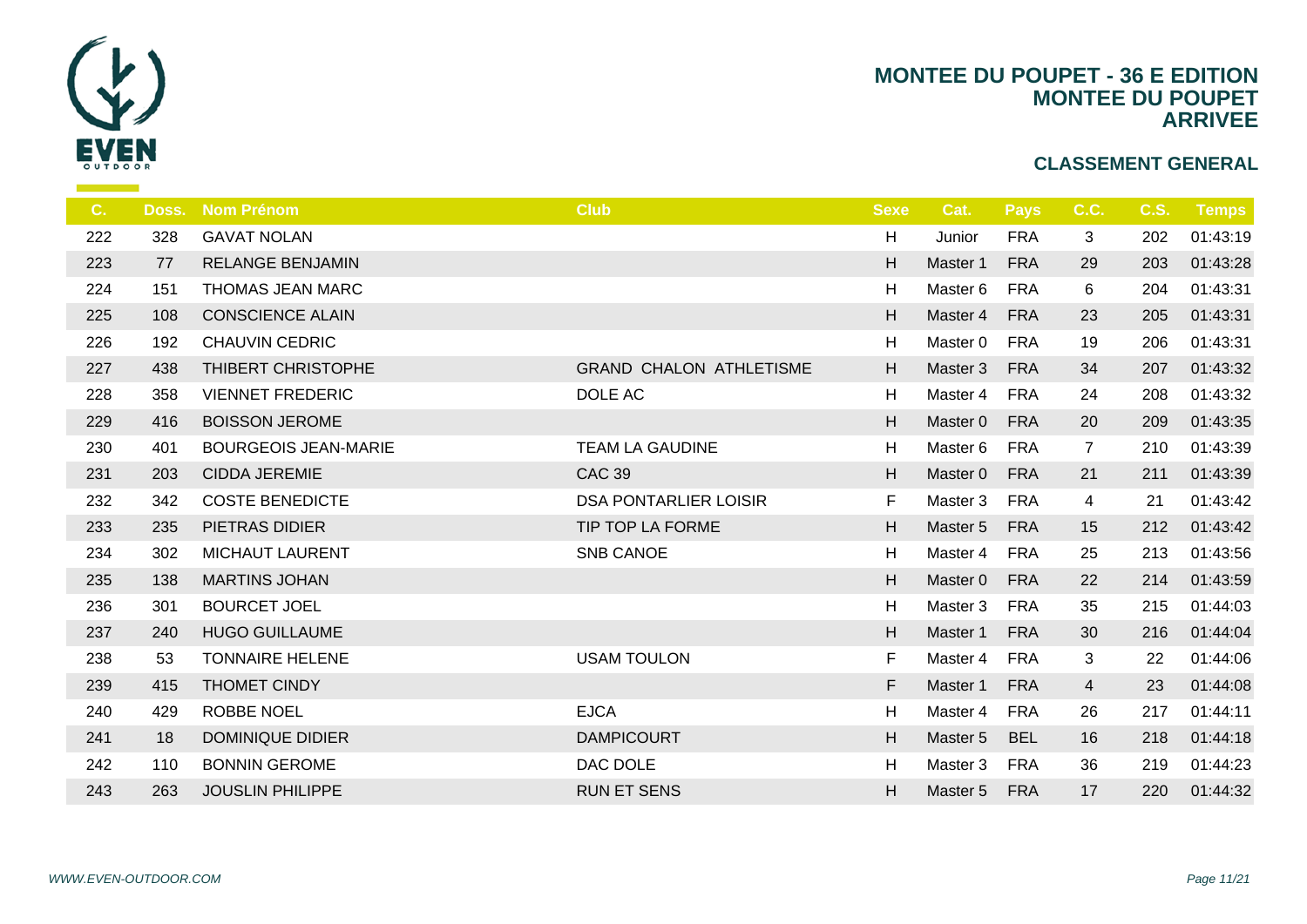

| C.  | Doss. | <b>Nom Prénom</b>           | <b>Club</b>               | <b>Sexe</b>               |                |
|-----|-------|-----------------------------|---------------------------|---------------------------|----------------|
| 244 | 161   | <b>GOUGET GUILLAUME</b>     |                           | H                         | Ma             |
| 245 | 24    | POLLET ALAIN                |                           | H                         | Ma             |
| 246 | 393   | <b>ROUX PASCAL</b>          |                           | H                         | Ma             |
| 247 | 420   | PELLETIER FLORIAN           |                           | H                         | Ma             |
| 248 | 298   | <b>CHUARD CYRIAN</b>        |                           | $\boldsymbol{\mathsf{H}}$ | Es             |
| 249 | 333   | <b>COUTANSON CLAUDINE</b>   |                           | F                         | Ma             |
| 250 | 434   | <b>MARION PIERRE ALAIN</b>  |                           | H                         | $S_{\epsilon}$ |
| 251 | 26    | PELLETIER DAVID             |                           | H                         | Ma             |
| 252 | 228   | <b>GIACOMINI VIRGINIE</b>   | PELOUSEY COURT TOUT DOUBS | F                         | Ma             |
| 253 | 47    | PELTIER ARNAUD              |                           | H                         | S <sub>6</sub> |
| 254 | 268   | <b>GIROD JEAN PIERRE</b>    | <b>TGJC</b>               | H                         | Ma             |
| 255 | 337   | <b>KOZJEK ANTONY</b>        | ALL JURA TRAIL            | H                         | Ma             |
| 256 | 111   | <b>THARRADIN CHRISTOPHE</b> |                           | H                         | Ma             |
| 257 | 199   | <b>LARDERET THIERRY</b>     | <b>TEAM COACHINE +</b>    | H                         | Ma             |
| 258 | 90    | <b>MARIJNISSEN BRAM</b>     | <b>SPRINT BREDA</b>       | H                         | Ju             |
| 259 | 194   | <b>CHEVASSU BERNARD</b>     |                           | H                         | Ma             |
| 260 | 334   | PLURIEL SYLVIE              |                           | F.                        | Ma             |
| 261 | 254   | <b>JEANNIN AUDREY</b>       | <b>TEAM COACHING +</b>    | F                         | Ma             |
| 262 | 344   | MICHEL OLIVIER              | PELOUSEY COURT TOUT DOUBS | H                         | Ma             |
| 263 | 365   | <b>FAURIE LOUIS</b>         |                           | H                         | Ju             |
| 264 | 136   | <b>KMIEC JULIEN</b>         |                           | H                         | $S_{\epsilon}$ |
| 265 | 169   | <b>TONNERRE ANDRE</b>       | DOLE AC                   | H                         | Ma             |
|     |       |                             |                           |                           |                |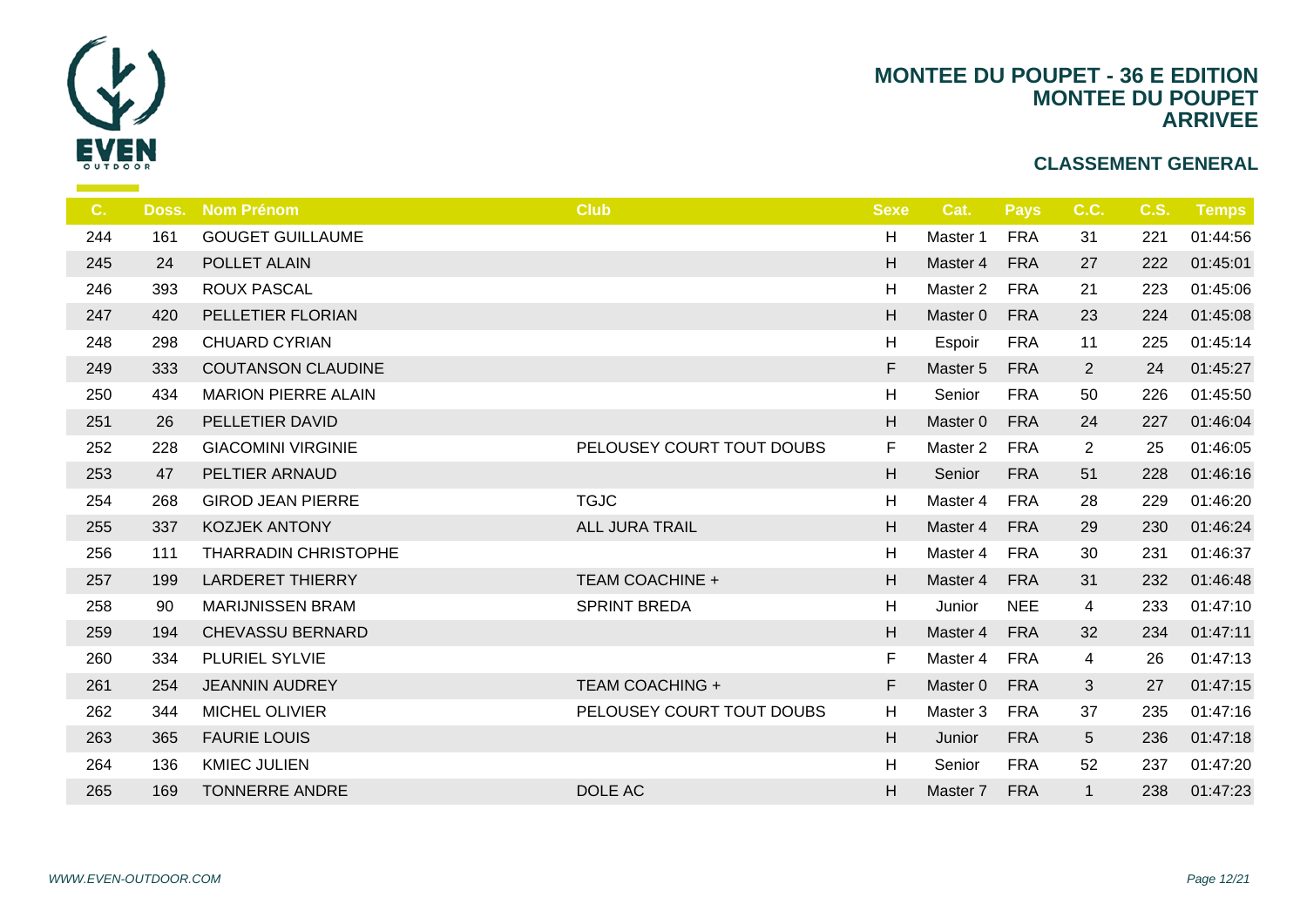

| C.  | Doss. | <b>Nom Prénom</b>           | <b>Club</b>          | <b>Sexe</b>               |    |
|-----|-------|-----------------------------|----------------------|---------------------------|----|
| 266 | 403   | <b>BARD SONIA</b>           |                      | F.                        | Ma |
| 267 | 213   | <b>GREGOIRE LUCIE</b>       |                      | F                         | Ma |
| 268 | 42    | <b>BENOIT EMILIEN</b>       |                      | H                         | Es |
| 269 | 354   | <b>CLEMENT ARNAUD</b>       |                      | H                         | Ma |
| 270 | 217   | <b>NGUESSAN GHISLAINE</b>   |                      | F                         | Ma |
| 271 | 406   | <b>BOLARD PIERRE-JEAN</b>   |                      | $\boldsymbol{\mathsf{H}}$ | Ma |
| 272 | 283   | DE JESUS DE OLIVEIRA VICTOR | MONTS DE GY VTT      | H                         | Ma |
| 273 | 95    | <b>RAVEAU CHRISTINE</b>     |                      | F                         | Ma |
| 274 | 305   | ROUSSILLON HELENE           |                      | F.                        | Ma |
| 275 | 237   | <b>GROSPERRIN GILLES</b>    | <b>PCTD</b>          | H                         | Ma |
| 276 | 211   | <b>CANNELLE BASTIEN</b>     |                      | H                         | S6 |
| 277 | 23    | <b>VOUILLOT JEROME</b>      |                      | H                         | Ma |
| 278 | 120   | <b>COLLARD ETIENNE</b>      | <b>ARCH</b>          | H                         | Ma |
| 279 | 255   | <b>DELLASANTA LAURENT</b>   |                      | H                         | Ma |
| 280 | 288   | <b>LOCATELLI MICHEL</b>     |                      | H                         | Ma |
| 281 | 134   | <b>ALMAND PHILIPPE</b>      |                      | H                         | Ma |
| 282 | 357   | PAGET JULIEN                |                      | H                         | S6 |
| 283 | 238   | <b>DOLE PATRICK</b>         |                      | H                         | Ma |
| 284 | 129   | <b>COLLETTE PHILIPPE</b>    | <b>TGJC</b>          | H                         | Ma |
| 285 | 362   | <b>BONDENET OLIVIER</b>     | DOLE AC              | H                         | Ma |
| 286 | 196   | <b>HUGUENIN STEPHANE</b>    | P'TIT LOUPS TRAIL    | H                         | Ma |
| 287 | 103   | <b>BRIGAND FRANCOIS</b>     | <b>LONS ATHLE 39</b> | H                         | Ma |
|     |       |                             |                      |                           |    |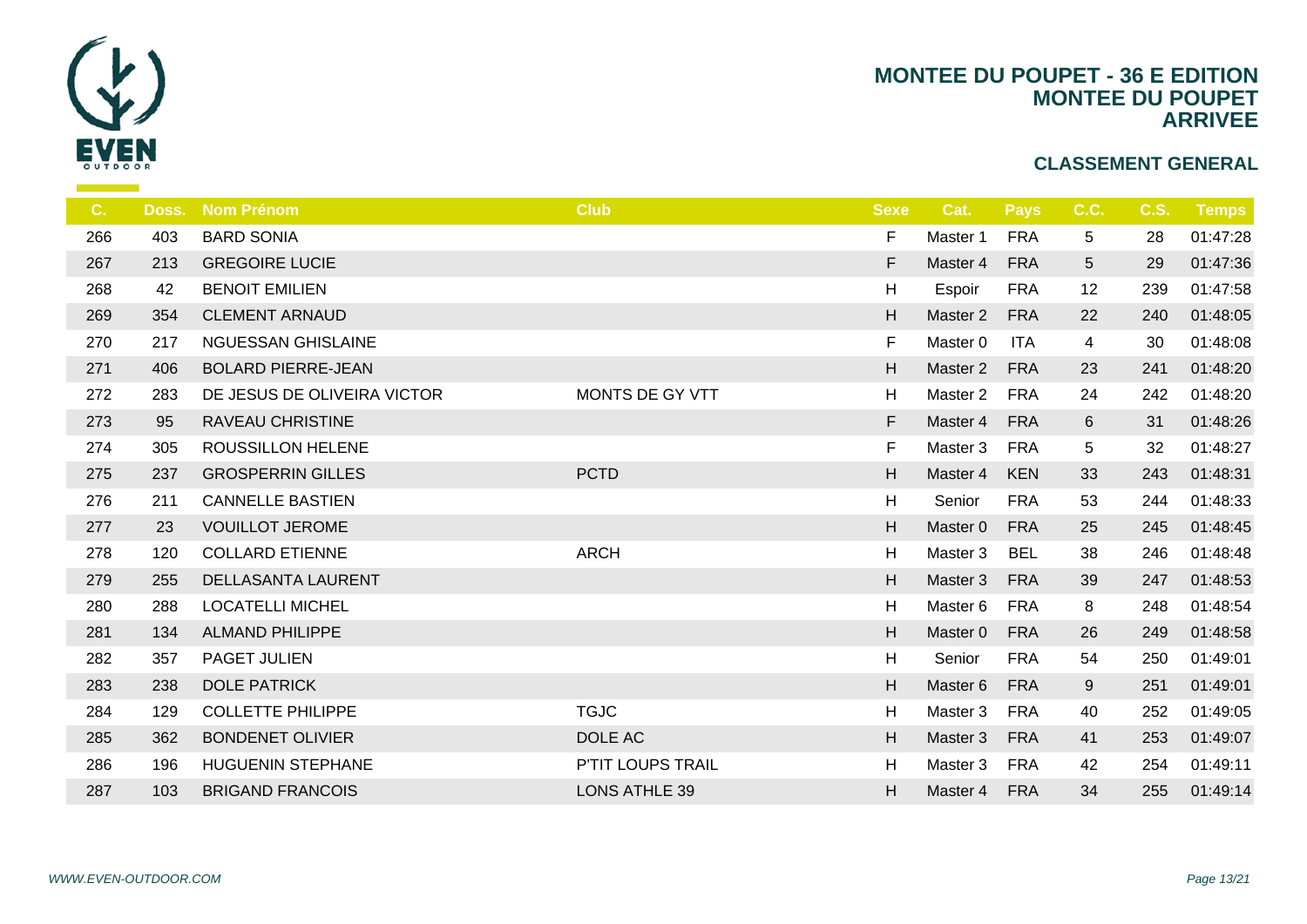

| C.  | Doss. | <b>Nom Prénom</b>        | <b>Club</b>                  | <b>Sexe</b>               |                |
|-----|-------|--------------------------|------------------------------|---------------------------|----------------|
| 288 | 19    | <b>MARTIN AMBROISE</b>   |                              | H                         | $S\epsilon$    |
| 289 | 109   | <b>BARILLOT DENIS</b>    |                              | H                         | Ma             |
| 290 | 308   | <b>DARBON CLEMENT</b>    | <b>EJCA POLIGNY</b>          | H                         | S <sub>6</sub> |
| 291 | 205   | CHRISTOPHE ROGEBOZ       |                              | H.                        | S <sub>6</sub> |
| 292 | 300   | <b>FUMEY QUENTIN</b>     |                              | H                         | S <sub>6</sub> |
| 293 | 37    | <b>CLER OLIVIER</b>      |                              | H                         | Ma             |
| 294 | 397   | DAVID JEAN               |                              | H                         | Ma             |
| 295 | 166   | <b>GUEDE EVAN</b>        |                              | $\boldsymbol{\mathsf{H}}$ | S <sub>6</sub> |
| 296 | 323   | OLIVEIRA FERNANDO        |                              | H                         | Ma             |
| 297 | 6     | LECHEVREL FABRICE        | <b>ES FALAISE ATHLETISME</b> | H.                        | Ma             |
| 298 | 319   | <b>BUSI MATHIEU</b>      |                              | H                         | S6             |
| 299 | 101   | <b>KMIEC LAURENT</b>     |                              | H                         | Ma             |
| 300 | 164   | <b>MORIN VICTOR</b>      |                              | H                         | Ju             |
| 301 | 50    | <b>SUTTY DIDIER</b>      |                              | H.                        | Ma             |
| 302 | 212   | <b>GUERRIN PIERRE</b>    |                              | H                         | S6             |
| 303 | 137   | PENSIER GUILLAUME        | MARVEJOLS CROSS MARATHON     | H                         | Ma             |
| 304 | 423   | <b>LAMY AXEL</b>         |                              | H                         | Es             |
| 305 | 193   | <b>VRIGNAUD THOMAS</b>   |                              | H                         | S <sub>6</sub> |
| 306 | 243   | <b>VOITOUX CHRISTIAN</b> |                              | H                         | Ma             |
| 307 | 143   | PETITLAURENT CEDRIC      |                              | H                         | Ma             |
| 308 | 318   | <b>RAMPIN MATHILDE</b>   |                              | F                         | Ma             |
| 309 | 458   | <b>MATHIEU LEO</b>       |                              | H                         | Es             |
|     |       |                          |                              |                           |                |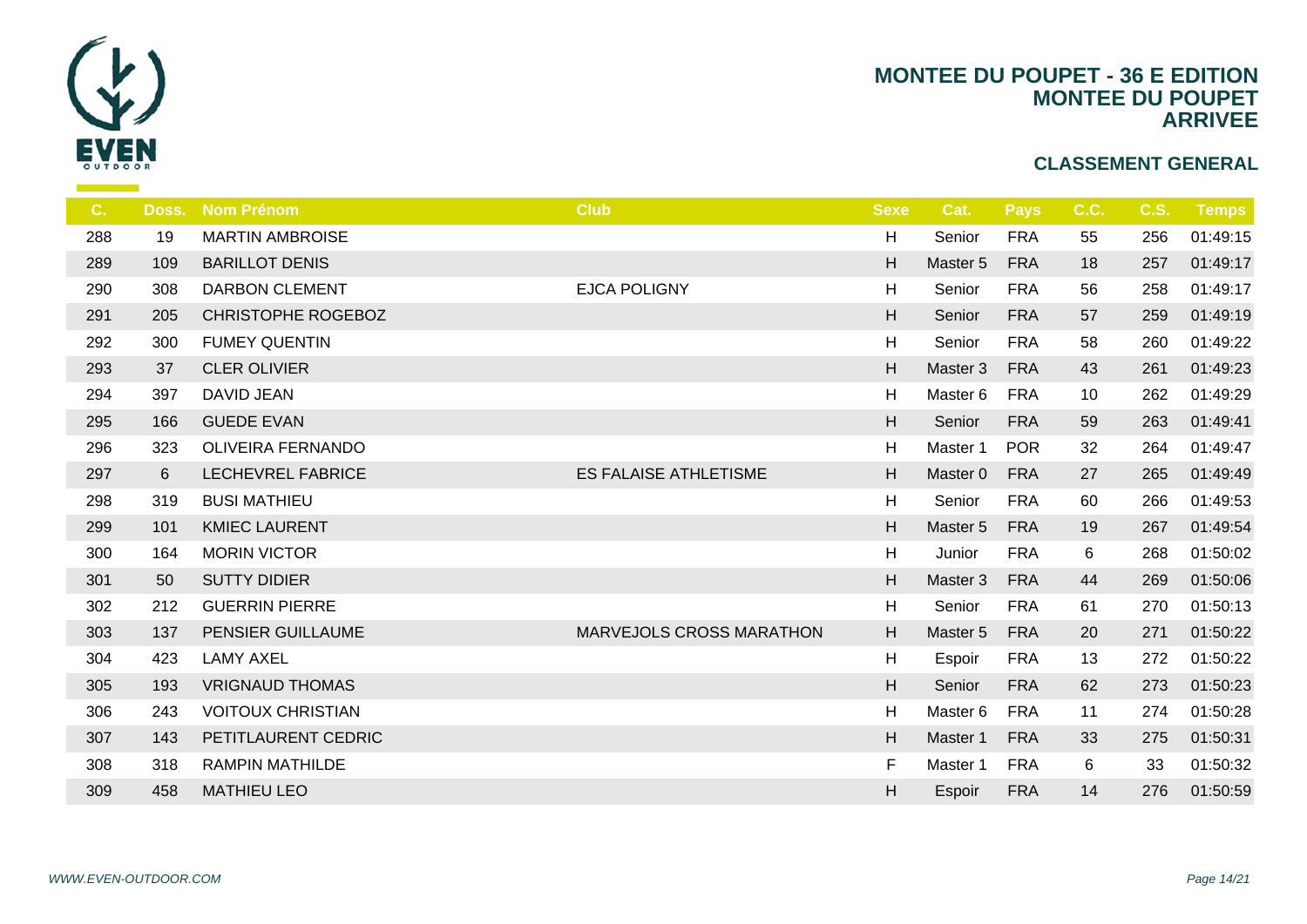

| $C_{1}$ | Doss. | Nom Prénom                   | <b>Club</b>                     | <b>Sexe</b>               | <b>C</b>       |
|---------|-------|------------------------------|---------------------------------|---------------------------|----------------|
| 310     | 455   | MONNERET AGNES               |                                 | F                         | Ma             |
| 311     | 145   | <b>ROUZAUD DIDIER</b>        |                                 | H                         | Ma             |
| 312     | 371   | LAMBOLEY ALEXANDRE           |                                 | $\mathsf H$               | Ma             |
| 313     | 418   | JACQUEMARD ANTOINE           | <b>TEAM BANCALES</b>            | H                         | Es             |
| 314     | 286   | <b>PROTET KEVIN</b>          |                                 | H                         | $S_{\epsilon}$ |
| 315     | 390   | <b>MICHAUD ROMAIN</b>        |                                 | H                         | Ma             |
| 316     | 370   | PETOT DAMIEN                 |                                 | H                         | Ma             |
| 317     | 226   | <b>JEANNIN JEAN PHILIPPE</b> |                                 | H                         | Ma             |
| 318     | 248   | <b>JEANNIN LISON</b>         |                                 | F                         | Ju             |
| 319     | 128   | <b>CLOT COLLETTE SOPHIE</b>  | <b>TGJC</b>                     | F                         | Ma             |
| 320     | 227   | <b>JEANNIN EDWIGE</b>        |                                 | F                         | Ma             |
| 321     | 152   | <b>BENOIT STEPHANE</b>       |                                 | H                         | Ma             |
| 322     | 83    | <b>BENOIT JULES</b>          |                                 | H                         | $S_{\epsilon}$ |
| 323     | 84    | MOUGET JEREMY                |                                 | $\boldsymbol{\mathsf{H}}$ | S <sub>6</sub> |
| 324     | 398   | <b>BARBAUX ANDRE</b>         | <b>EVEIL MENDOIS ATHLETISME</b> | H                         | Ma             |
| 325     | 454   | <b>BLANDIN SEBASTIEN</b>     |                                 | H                         | Ma             |
| 326     | 133   | <b>GAUTHIER DANIEL</b>       | <b>DAC</b>                      | H                         | Ma             |
| 327     | 127   | <b>GRANDMONT ANDRE</b>       | <b>ARCH</b>                     | $\boldsymbol{\mathsf{H}}$ | Ma             |
| 328     | 81    | NOBLET JULIEN                |                                 | H                         | Ma             |
| 329     | 175   | MICHAUD JOEL                 |                                 | H                         | Ma             |
| 330     | 381   | <b>CHANIET DAVID</b>         | <b>CAC 39</b>                   | H                         | Ma             |
| 331     | 348   | <b>MOUROT BENJAMIN</b>       |                                 | H                         | S <sub>6</sub> |
|         |       |                              |                                 |                           |                |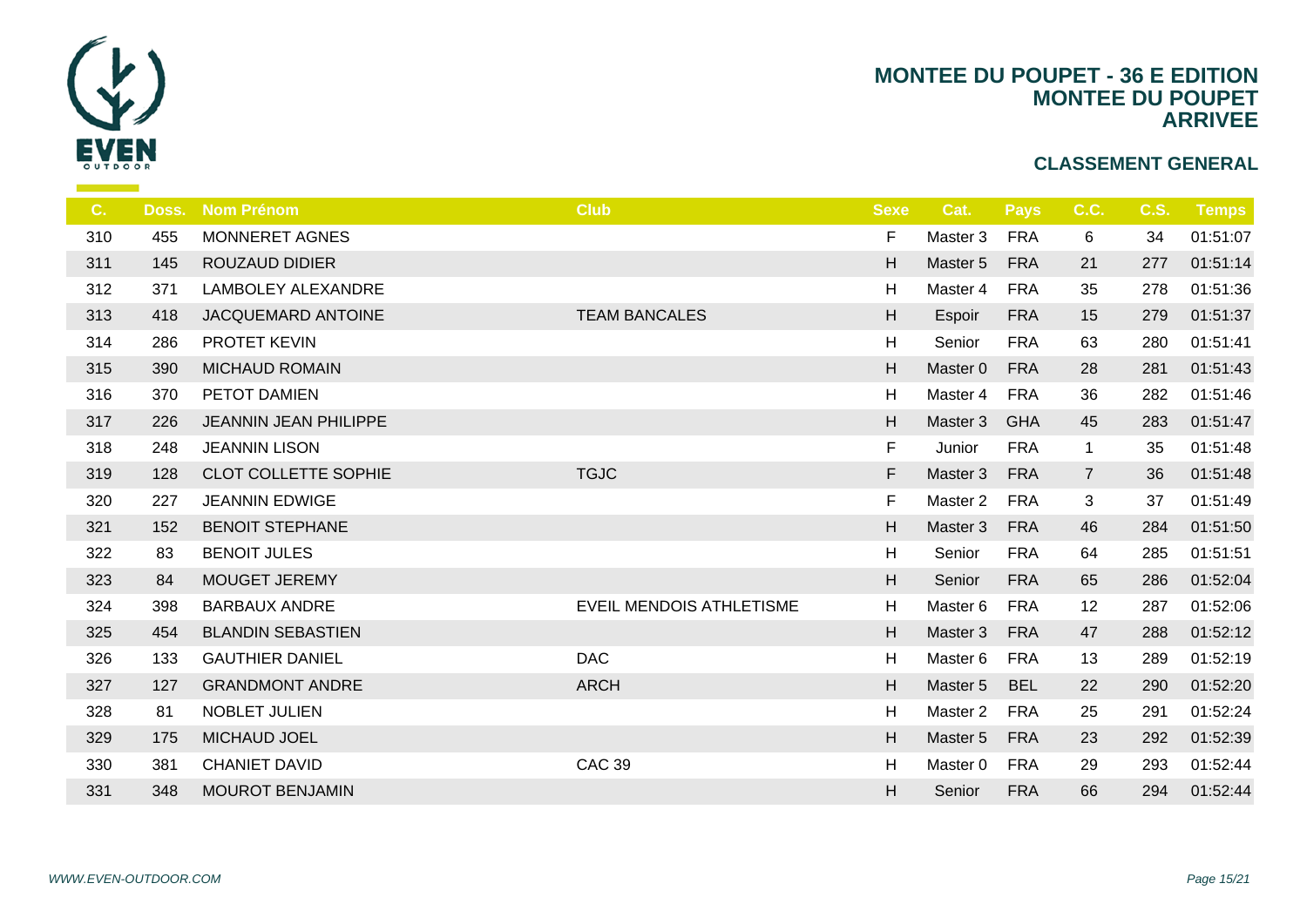

| C.  | Doss.       | <b>Nom Prénom</b>             | <b>Club</b>                  | <b>Sexe</b> | -C             |
|-----|-------------|-------------------------------|------------------------------|-------------|----------------|
| 332 | 271         | <b>DALLOZ MARIE-PIERRE</b>    | LA39                         | F.          | Ma             |
| 333 | 165         | <b>GUINCHARD JULIEN</b>       |                              | H           | Ma             |
| 334 | 191         | <b>MAGNIN JOEL</b>            |                              | H           | Ma             |
| 335 | 335         | <b>GONI SAN MARTIN MARION</b> | FOOTBALL CLUB GRAND BESANCON | F           | S <sub>d</sub> |
| 336 | 326         | <b>THOMAS CHLOE</b>           |                              | F           | S <sub>d</sub> |
| 337 | 338         | <b>GUILLOT SAMUEL</b>         |                              | H           | Ma             |
| 338 | 385         | <b>MANDRILLON CECILE</b>      |                              | F           | Ma             |
| 339 | 246         | FINOT JOELLE                  | <b>PCTD</b>                  | F           | Ma             |
| 340 | 64          | <b>VALLADONT THIBAUT</b>      | <b>US DOUBS SUD</b>          | H           | Ma             |
| 341 | 174         | <b>FONTAINE DAVID</b>         |                              | H           | Ma             |
| 342 | 190         | RAMOS JOAO                    | <b>EJCA</b>                  | H           | Ma             |
| 343 | 380         | <b>HENARD SIMON</b>           |                              | H.          | S <sub>6</sub> |
| 344 | 236         | PIETRAS EMMA                  |                              | F           | Es             |
| 345 | 46          | <b>VERHILLE VINCENT</b>       | <b>VAL DE GRAY MARATHON</b>  | H           | Ma             |
| 346 | 343         | <b>BROCARD JEAN FRANCOIS</b>  |                              | H           | Ma             |
| 347 | $2^{\circ}$ | <b>NEVEU ALAIN</b>            |                              | H           | Ma             |
| 348 | 417         | <b>RUTY JACQUES</b>           | <b>TEAM BANCALES</b>         | H           | Ma             |
| 349 | 112         | <b>BULLE JEAN-CHARLES</b>     |                              | H           | Ma             |
| 350 | 339         | <b>BOITRAND CHRISTOPHE</b>    |                              | H           | Ma             |
| 351 | 130         | <b>FONTAINE CHRISTINE</b>     | <b>ARCH</b>                  | F.          | Mas            |
| 352 | 409         | <b>SIGNORET MORGAN</b>        |                              | H           | Se             |
| 353 | 160         | <b>FAIVRE EMMANUEL</b>        |                              | H           | Ma             |
|     |             |                               |                              |             |                |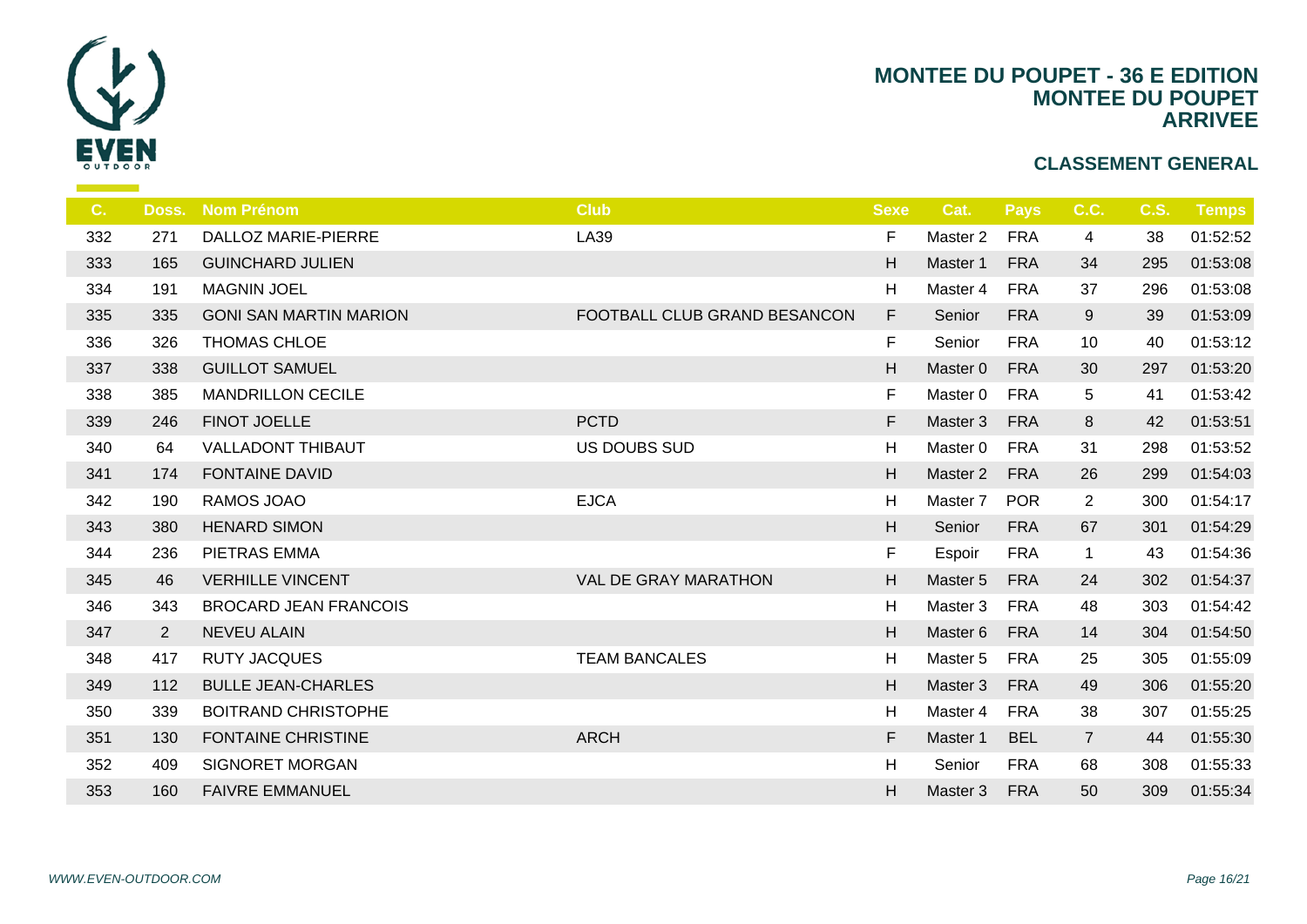

| C.  | Doss.          | <b>Nom Prénom</b>                 | <b>Club</b>               | <b>Sexe</b> | -C             |
|-----|----------------|-----------------------------------|---------------------------|-------------|----------------|
| 354 | 231            | <b>LOCATELLI SONIA</b>            |                           | F.          | Ma             |
| 355 | 230            | <b>LOCATELLI LILIAN</b>           |                           | H           | Ma:            |
| 356 | 449            | <b>COLLARD BREDILLOT CLARISSE</b> | <b>MACADAM ST VITOIS</b>  | F           | Es             |
| 357 | 297            | <b>MARCHAND ROMUALD</b>           |                           | H           | Ma             |
| 358 | 284            | DE OLIVEIRA TITOUAN               | MONTS DE GY VTT           | H           | Ju             |
| 359 | 332            | <b>JALLON FABRICE</b>             |                           | H           | Mas            |
| 360 | 376            | <b>GASNER FLAVIEN</b>             |                           | H           | Es             |
| 361 | 141            | <b>REVERCHON PATRICK</b>          | <b>CRANCOT</b>            | H           | Mas            |
| 362 | 315            | <b>CHEVASSU LAURENT</b>           |                           | H           | Ma             |
| 363 | 57             | <b>KUYPERS LAETICIA</b>           |                           | F           | Mas            |
| 364 | 173            | <b>COULOT MAXIME</b>              |                           | H           | S <sub>d</sub> |
| 365 | $\overline{7}$ | <b>RATINCKX MICHEL</b>            | <b>HERMATHENAE</b>        | H           | Mas            |
| 366 | 457            | <b>BRAUD DOMINIQUE</b>            |                           | H           | Ma             |
| 367 | 432            | <b>VIENNET REMY</b>               |                           | $\mathsf H$ | Mas            |
| 368 | 225            | <b>VIENNET FLORENT</b>            | 1382 JOURS FLO+FLO        | H           | Ma             |
| 369 | 340            | <b>ROSIER DIDIER</b>              |                           | H           | Ma:            |
| 370 | 35             | ROZAND FANNY                      |                           | F.          | Ma             |
| 371 | 279            | <b>AGRINIER LIONEL</b>            |                           | H           | Ma:            |
| 372 | 256            | <b>LEBLANC MARIE-PIERRE</b>       | PELOUSEY COURT TOUT DOUBS | F.          | Ma             |
| 373 | 187            | <b>MELCOT BERNARD</b>             |                           | H           | Mas            |
| 374 | 282            | <b>MICHAUD SOPHIE</b>             | <b>DAC</b>                | F.          | Ma             |
| 375 | 304            | NICOLARDOT LORAN                  |                           | H.          | Ma             |
|     |                |                                   |                           |             |                |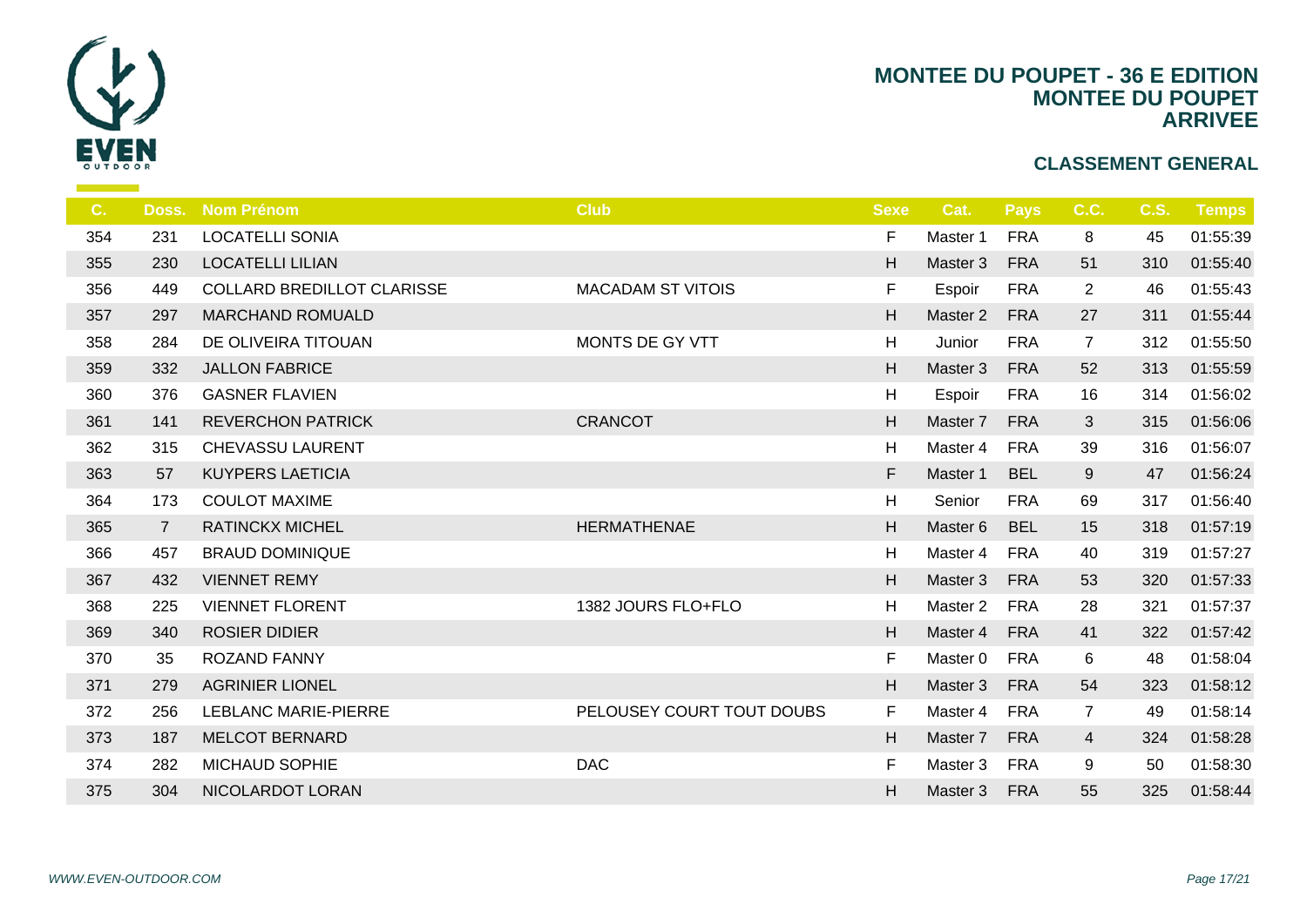

| C.  | Doss. | <b>Nom Prénom</b>            | <b>Club</b>                | <b>Sexe</b> |                |
|-----|-------|------------------------------|----------------------------|-------------|----------------|
| 376 | 13    | <b>POMMEY ISA</b>            | <b>ECA</b>                 | F.          | Ma             |
| 377 | 327   | <b>GUICHARD ELODIE</b>       |                            | F           | Ma             |
| 378 | 437   | <b>BERNARD MARIE-LAURE</b>   |                            | F.          | Ma             |
| 379 | 119   | <b>BODART PATRICIA</b>       | <b>ARCH</b>                | F           | Ma             |
| 380 | 410   | <b>VERNAY CHRISTELE</b>      | LA 39                      | F.          | Ma             |
| 381 | 48    | TOURNIER CONSTANCE           |                            | F           | S <sub>6</sub> |
| 382 | 135   | <b>BOISSENIN JEAN-PIERRE</b> | <b>RUN ET SENS</b>         | H           | Ma             |
| 383 | 11    | AYGALENQ PASCAL              |                            | H           | Ma             |
| 384 | 413   | <b>CARPILISE</b>             |                            | F.          | Ma             |
| 385 | 16    | <b>MARIE DAVID</b>           |                            | H           | Ma             |
| 386 | 411   | <b>GRUNDISCH CHLOE</b>       |                            | F.          | Ma             |
| 387 | 450   | <b>GRAPPEY MICHEL</b>        |                            | H           | Ma             |
| 388 | 139   | <b>TROUSSARD CHRISTELLE</b>  |                            | F.          | Ma             |
| 389 | 346   | <b>BAUDOT PASCAL</b>         |                            | H           | Ma             |
| 390 | 146   | <b>BATAIL BRUNO</b>          |                            | H           | Ma             |
| 391 | 167   | PALENI EVELYNE               |                            | F           | Ma             |
| 392 | 329   | <b>DESSAUGE NICOLAS</b>      | <b>GROUPE CHOPARD</b>      | H           | Ma             |
| 393 | 218   | <b>MARCHAND GILLES</b>       |                            | H           | Ma             |
| 394 | 258   | <b>SORNAY MALVINA</b>        | LES FOULEES DU VAL D'AMOUR | F.          | Ma             |
| 395 | 261   | <b>PASQUIER GAELLE</b>       |                            | F           | Ma             |
| 396 | 207   | <b>DAVID NATACHA</b>         |                            | F.          | Ma             |
| 397 | 208   | <b>DAVID RAPHAEL</b>         |                            | H           | Ma             |
|     |       |                              |                            |             |                |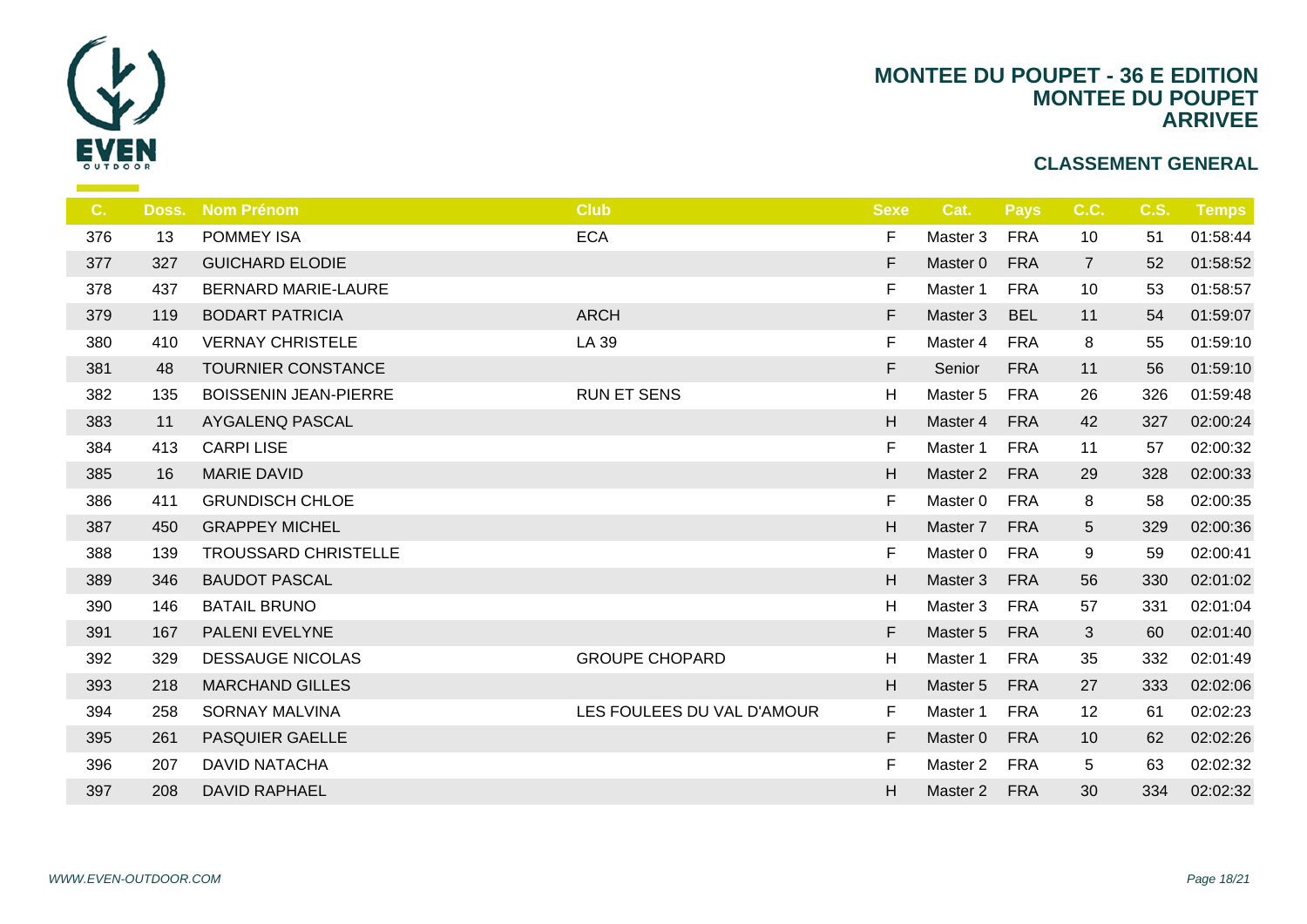

| $C_{1}$ | Doss.          | <b>Nom Prénom</b>                | <b>Club</b>                 | <b>Sexe</b>               | <b>C</b>       |
|---------|----------------|----------------------------------|-----------------------------|---------------------------|----------------|
| 398     | 202            | <b>DANTER GILBERT</b>            | AJT                         | H                         | Ma             |
| 399     | 200            | <b>EME SYLVAIN</b>               |                             | H                         | Ma             |
| 400     | 265            | ROUFFIAC PAULINE                 |                             | F.                        | Ma             |
| 401     | 45             | <b>MAGNIER FREDERIC</b>          | <b>CABB</b>                 | H                         | Ma             |
| 402     | 310            | ROUSSEAU NICOLAS                 |                             | H                         | Es             |
| 403     | 349            | MUSSILLON JEAN-PHILIPPE          |                             | H                         | Ma             |
| 404     | 359            | <b>GERMAIN CHRISTEL</b>          |                             | F.                        | Ma             |
| 405     | 5 <sup>5</sup> | <b>LEGLISE FABRICE</b>           |                             | H                         | Ma             |
| 406     | 118            | <b>BOREUX JEAN</b>               | <b>ARCH</b>                 | H                         | Ma             |
| 407     | 28             | PIRET CLARA                      |                             | F                         | S <sub>6</sub> |
| 408     | 399            | <b>BAILLE-BARRELLE STEPHANIE</b> | BESANCON ATHLETIC CLUB      | F                         | Ma             |
| 409     | 216            | <b>DECLOIX ROMAIN</b>            |                             | H                         | Ma             |
| 410     | 59             | <b>COURLET ADRIEN</b>            |                             | H                         | Es             |
| 411     | 274            | <b>BOUILLOD DOMINIQUE</b>        | <b>LONS ATHLE 39</b>        | F                         | Ma             |
| 412     | 179            | <b>JACQUOT PHILIPPE</b>          |                             | H                         | Ma             |
| 413     | 180            | <b>KRASNICI VIOLETTE</b>         |                             | F                         | Ma             |
| 414     | 87             | RAVEAU ROLANDE                   |                             | F                         | Ma             |
| 415     | 117            | RICHARD MARIE-PAULE              | <b>ARCH</b>                 | F                         | Ma             |
| 416     | 353            | <b>COULON ALEXIS</b>             | LES BLAIREAUX DE MONTFAUCON | H                         | Ma             |
| 417     | 294            | <b>JUILLARD VICTOR</b>           |                             | $\boldsymbol{\mathsf{H}}$ | S <sub>6</sub> |
| 418     | 232            | <b>LACHIA FRANCINE</b>           | <b>AUDAX</b>                | F                         | Ma             |
| 419     | 456            | <b>VERJUS JULIE</b>              | <b>EJCA</b>                 | F                         | Es             |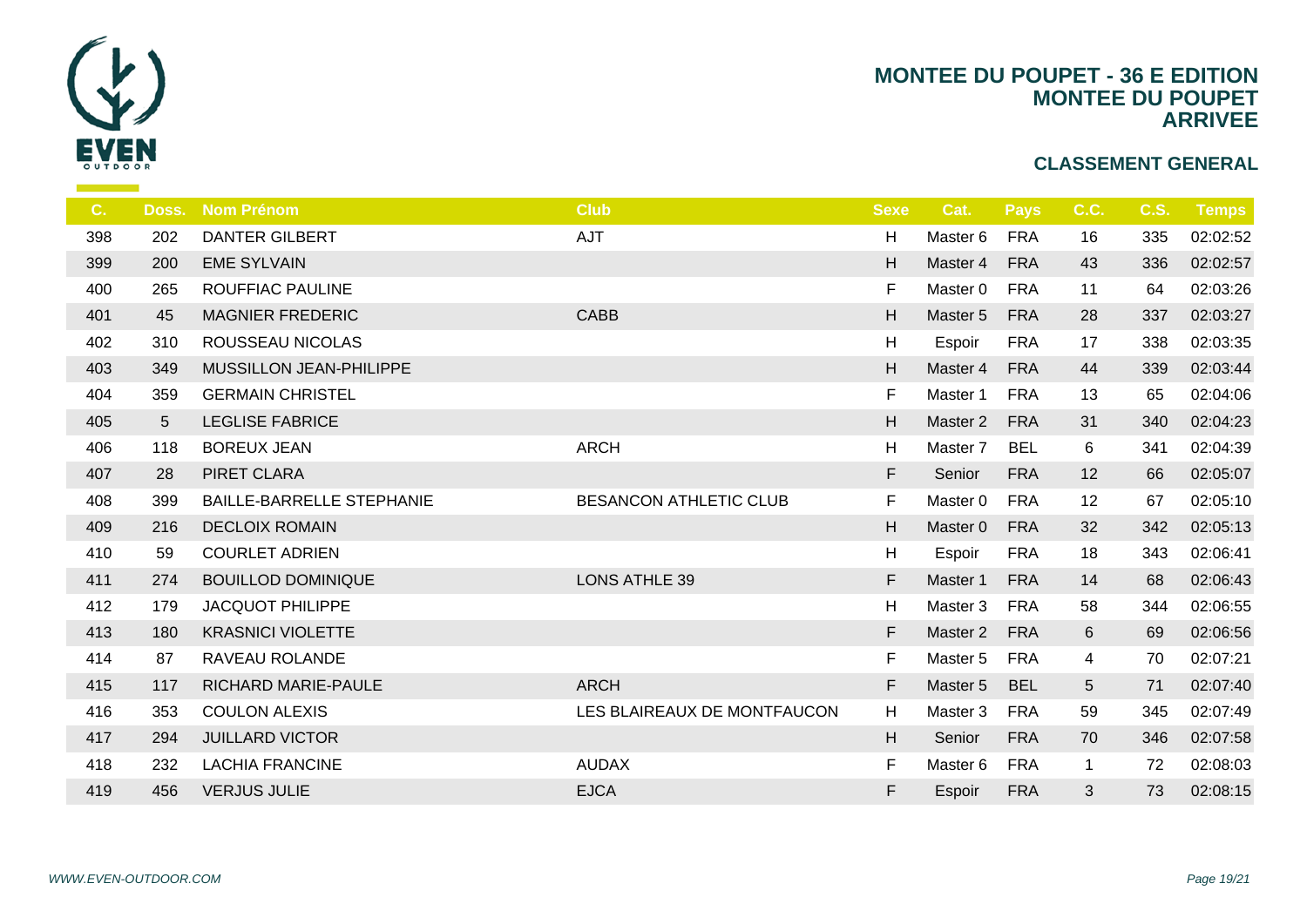

| Doss. | <b>Nom Prénom</b>         | <b>Club</b>                    | <b>Sexe</b> |     |
|-------|---------------------------|--------------------------------|-------------|-----|
| 307   | <b>BRENIAUX ELIOTT</b>    |                                | Н           | Es  |
| 316   | <b>GERARD FRANCOIS</b>    |                                | H           | Ma  |
| 20    | <b>DUPLAN MARTIAL</b>     | DOLE AC                        | H           | Ma  |
| 223   | <b>TRONTIN BRIGITTE</b>   | <b>GRAND CHALON ATHLETISME</b> | F.          | Ma  |
| 8     | <b>DAURE LAURENT</b>      |                                | H           | Ma  |
| 113   | <b>RICHARD MARIE ANNE</b> | <b>ARCH</b>                    | F           | Ma  |
| 384   | <b>HENRIOT SYLVIE</b>     | <b>NON</b>                     | F.          | Ma  |
| 245   | <b>CHARTRIN GUISLAINE</b> | <b>LA CIBLE</b>                | F           | Ma  |
| 12    | <b>COMBET CORINNE</b>     | CAC39                          | F.          | Ma  |
| 63    | DAYON BRUNO               |                                | H           | Ma  |
| 388   | PERLONGO GEORGES          |                                | H           | Ma  |
| 360   | NOLLOT ISABELLE           |                                | F           | Ma  |
| 114   | <b>DESPEGHEL BENOIT</b>   | <b>ARCH</b>                    | H           | Ma  |
| 400   | <b>SEDAN SOPHIE</b>       |                                | F           | Ma  |
| 350   | <b>MOUROT LOLA</b>        |                                | F           | Es  |
| 424   | MOUROT JEAN-PAUL          |                                | H           | Ma  |
| 363   | MOUGET APPOLINE           |                                | F.          | Ju  |
| 280   | <b>AGRINIER EDWIGE</b>    | LES GAZELLES A VOS TROUSSES    | F.          | Ma: |
| 204   | NICOLARDOT SYLVIE         |                                | F.          | Ma  |
| 195   | MELCOT JEAN-MARIE         |                                | H           | Ma  |
| 99    | <b>LEBEAUD ISALINE</b>    |                                | F.          | Ma  |
| 49    | DROUET MARIE CLAIRE       | <b>DAC</b>                     | F           | Ma  |
|       |                           |                                |             |     |